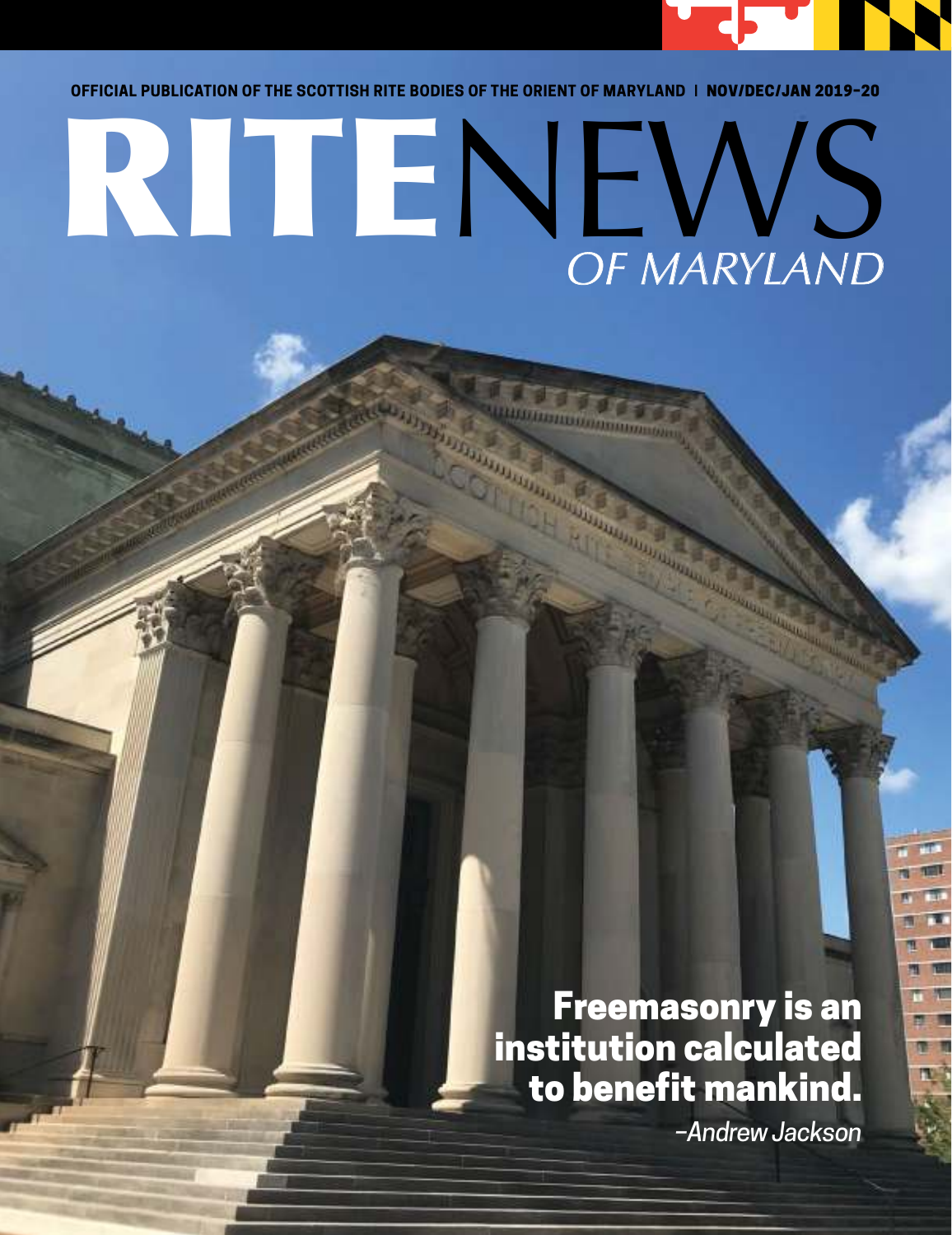

### **CONTENTS**

NOV/DEC/JAN 2019–20

#### **A MESSAGE FROM THE SOVEREIGN GRAND INSPECTOR GENERAL IN MARYLAND**

**3** III. Marlin L. Mills, 33º

#### **DEPARTMENTS AND ORGANIZATIONS**

- 4 Grand Master of Masons in Maryland
- **5** What is the Feast of Tishri?
- **6** Valley of Baltimore
- **7** Albert Pike Lodge of Perfection
- 8 Meredith Chapter of Rose Croix
- 9 Maryland Council of Kadosh
- **10** Chesapeake Consistory
- **11** Orient of Maryland Honormen for 2019
- 12 Valley of Frederick-Lodge of Perfection
- 13 Valley of Frederick-Chapter of Rose Croix
- 14 Valley of Susquehanna
- 15 Bro. Joseph Rudyard Kipling
- **16** The Master Mason
- 17 Valley of Charles County-Lodge of Perfection
- 18 Valley of Charles County-Letters Temporary
- 20 The Matthew Cooke Manuscript



- 25 The Clinic Corner
- 26 Supreme Council Biennial Session Photos
- 28 Summer 2019 Photos
- 30 Short Talk Bulletin— Masonic Maturityr

#### **UPCOMING EVENTS**

- 23 Christmas Soirée A "Chocolate Dream"
- **BC** Upcoming Events

#### **CALL TO ACTION**

24 Recent Charitable **Contributions** 



**COVER:**  Freemasonry is an institution calculated to benefit mankind *–Andrew Jackson*

**ON THE** 



**Sovereign Grand Inspector GENERAL** Marlin L. Mills, 33°

**Editor** Fred Spicer, 33°, GC

### **LOOK FOR US ON THE WEB**

www.mdscottishrite.org

#### **DONATIONS**

Donations to our clinic, building or library are all tax deductible.

Donate online at www.mdscottishrite.org or call 410-243-3200

Our Scottish Rite Childhood Speech & Language Clinic is a 501(c)(3) organization and all charitable gifts are tax deductible.

The *Rite News of Maryland* is published quarterly for the members, family and friends of the Ancient & Accepted Scottish Rite of Freemasonry, Orient of Maryland. The views expressed in the Rite News of Maryland do not necessarily reflect those of the Orient of Maryland or its officers.

#### **SUBMISSIONS & GENERAL INQUIRIES**

*Rite News of Maryland* 3800 North Charles St., Baltimore, MD 21218 | Office: 410-243-3200 | Fax: 410-243-8791 | aasr@verizon.net. Articles are subject to editing and if published, become the property of the Orient of Maryland. No compensation is given for articles, photographs or other materials submitted or published.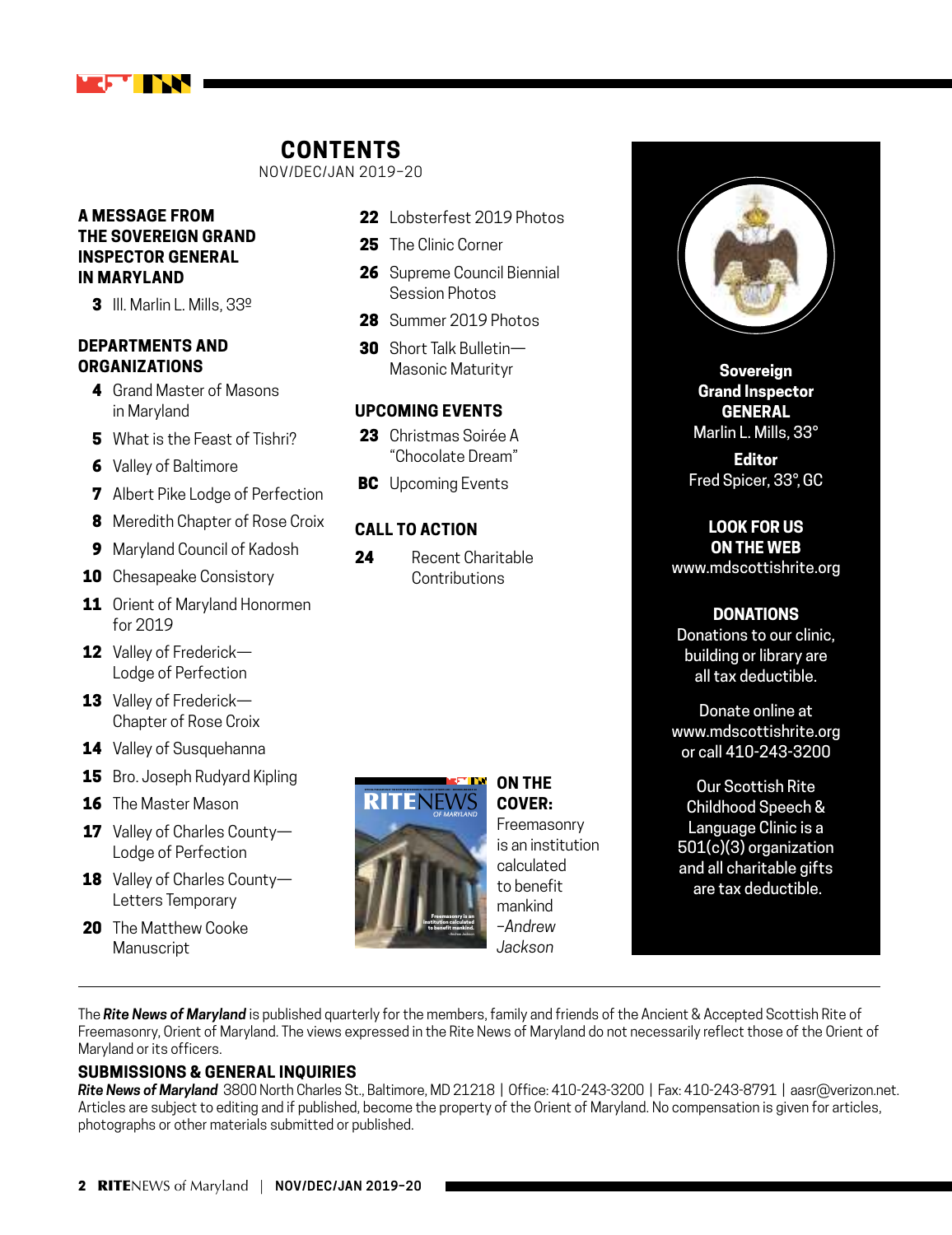## **A MESSAGE FROM** Ill. Marlin L. Mills, 33º



I WISH EACH OF YOU THE BLESSINGS OF GOOD HEALTH AND MUCH **HAPPINESS** AS WE ENTER THE FALL SEASON.

#### **GREETINGS TO ALL,**

I hope this issue of our Rite News finds everyone well and your change of season pleasant. The mornings are a little cooler and the sun a little later in rising. Change is inevitable; as was the case during our 2019 Biennial Sessions. Illustrious Brother and Grand Commander Ronald A. Seale, 33°, retired after serving twenty-four dedicated years to our Supreme Council. He and his wife "Sunny" will remain in the Washington, DC area while spending more time with family and grandchildren.

Illustrious James D. Cole, 33°, Lt. Grand Commander and Past Grand Master of Virginia, was elected as the 19th Sovereign Grand Commander of the Supreme Council, 33°, Southern Jurisdiction, USA. Both his qualifications and credentials are impeccable. As one with a vast Masonic and financial background, there is no doubt that our Scottish Rite will be in good hands. Our newly elected Lt. Grand Commander, Michael J. Smith, 33°, S.G.I.G. in South Carolina, Grand Master of Ceremonies for the Supreme Council and Past Grand Master of South Carolina, comes to us with an extensive knowledge necessary for the duties set before him. The Orient of Maryland extends our best wishes and congratulations to both of these fine men as they lead us into the future.

I also want to congratulate those men who were just

invested as Knight Commander of the Court of Honour and those who received the conferral of the Thirty Third and Last Degree, with the rank and dignity of Inspector General Honorary. These honors must be earned and never asked for. They do not come as a sign of retirement nor as an indication to just "sit on the sidelines". These men have been elected as potential future leaders of our Orient. It is our hope that they will become even more active in promoting the mission of our Scottish Rite. Each is now an Honor Man among our ranks; men who understand and have committed themselves to work for the good of all—Not for a title!

**INN** 

Æ5'I

The Scottish Rite, like all institutions of higher learning, has begun our fall classes, Lodge meetings, and rehearsals. It is my pleasure to welcome you back from the summer break. You will find our schedule in this magazine and I hope you will be a regular attendee at each of our functions.

In closing, may I wish each of you the Blessings of good health and much happiness as we move into the fall season.



Sincerely and Fraternally,

Ill. Marlin L. MILLS, 33º *Sovereign Grand Inspector General in Maryland*

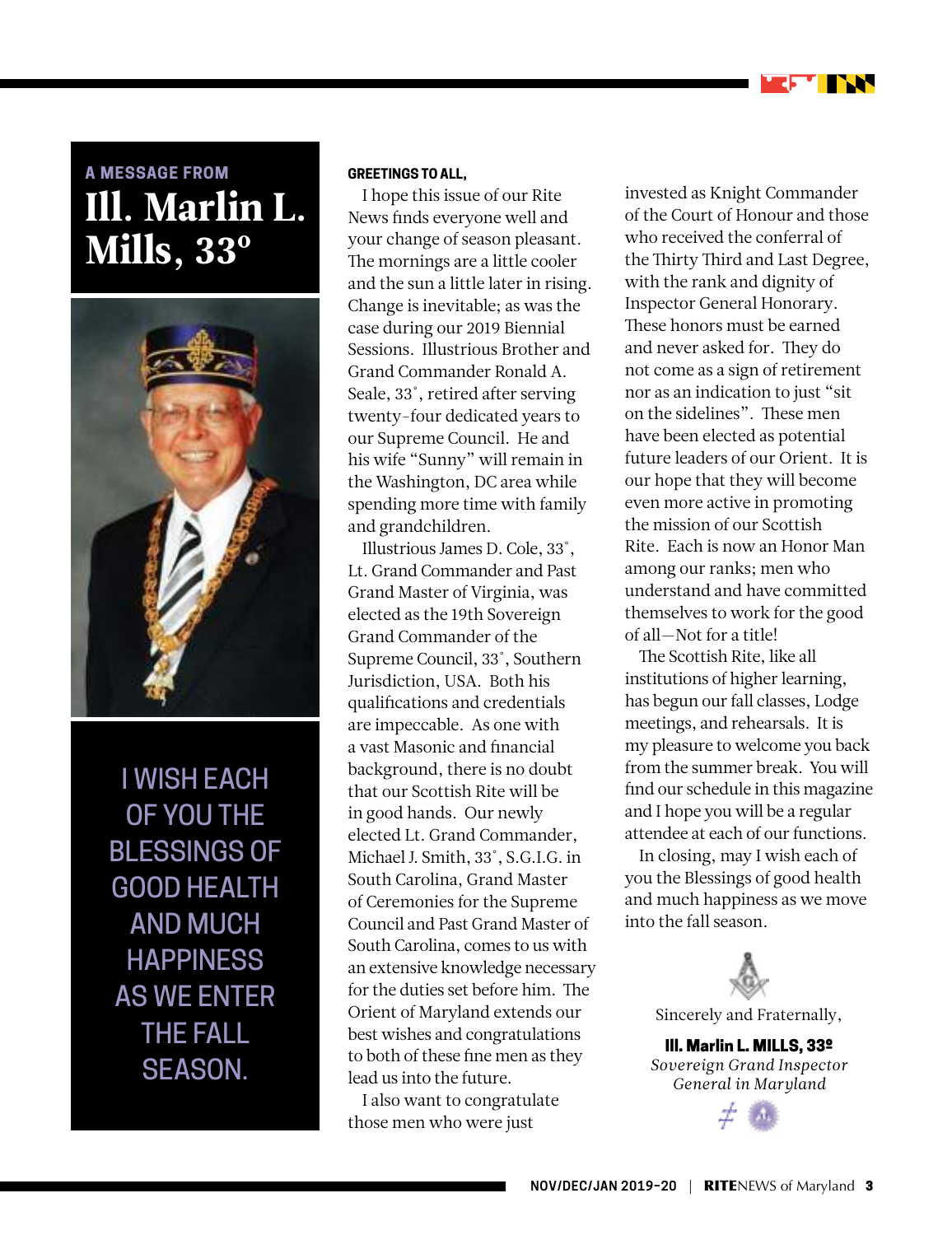

## Grand Master of Masons in Maryland

#### **BY: MW RICHARD, P. NAEGELE, 33° – ANCIENT BALTIMORE LODGE # 234**



### **2020. WHAT DOES IT MEAN TO YOU?**

**SOMETHINK OF** an eye exam.<br>
Others remember an old<br>
television program. And<br>
still others a year. All are correct. **OME THINK OF** an eye exam. Others remember an old television program. And When you see things 2020,

you see them more clearly without any aids. Looking at the future of Masonry requires this 2020 vision. Our vision for Grand Lodge is clear—Strong effective leadership in Lodges conferring degrees and teaching catechism, while maintaining involvement in the community. This vision should also be true for all subordinate lodges and appendant bodies. Keeping a clear focus on our vision for Masonry as a whole should

be the primary guide for any leader. Distractions from others can only hurt an organization.

The 2020 television program was always talking about the current news for the week. They espoused information to keep everyone informed on current events. Masonry has a similar purpose of letting the general public know who we are and not allowing the propaganda to define us. Our media awareness campaign does this quite well. It defines Masonry in a positive light and is not afraid to be hidden as was done in the past. A side benefit of this is creating interest for those who are of a higher moral and ethical standard and would make good Masons. The word of mouth to a friend is still the most effective way of attracting quality men, but thousands more are unknown to us and Masonry would benefit from their joining. This is nothing more than broadening the instructive tongue to reach more attentive ears.

But of course, 2020 as a year has a greater meaning. It will be the year when we see positive growth in all Masonic organizations. This sounds like a lofty goal, but it is possible if everyone works together. Instead of people and groups doing their own things, we need to function as a single unit and transmit that synergy towards a common end growth. When Blue Lodges grow, all other bodies will also grow. Petty jealousy must stop, and everyone must be treated with one aim (as I was taught in Eastern Star). We must also show kindness and forbearance towards one another. We all just need to practice this.

Before concluding, I wish to congratulate all who received honors this year. Each of the new 33rd degree Masons has worked long for Masonry in many areas. Their dedication to the craft did not go unnoticed. The recipients of the Knight Commander Court of Honor should be equally proud. The tireless efforts exhibited do eventually gain appreciation. I can tell you, when I received the letter for my KCCH, I was totally shocked. I sat in disbelief for several minutes pondering why me. I am sure others have felt this way and with time, patience, and perseverance, others will in the future.

Fall is in full swing and so is my first year as Grand Master. I am enjoying my travels around the state and witnessing the enthusiasm that is spreading throughout the lodges. Let us keep this up as we continue spreading the great works of freemasonry, while maintaining our integrity and uprightness as Masons.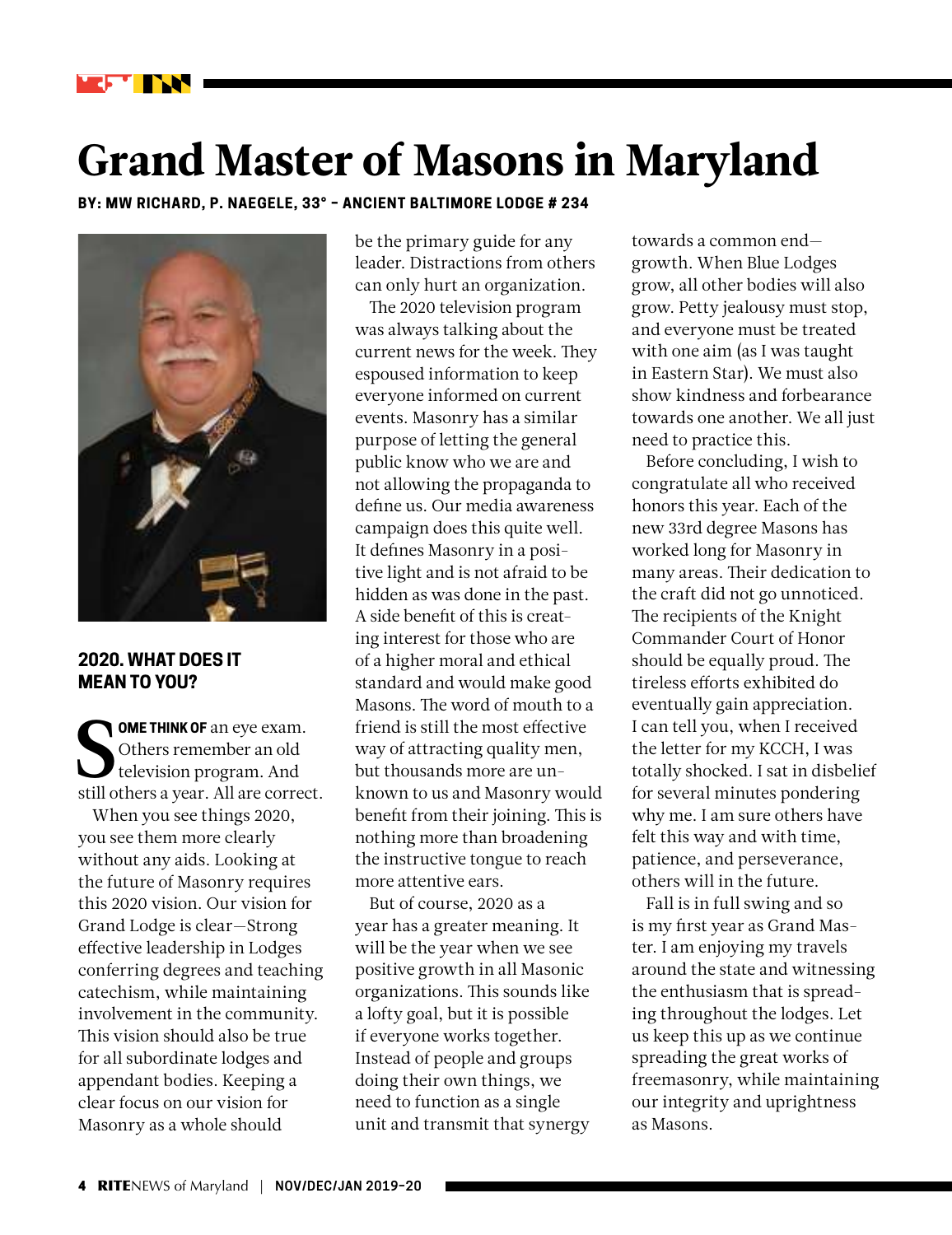

## **WHAT IS THE FEAST OF TISHRI?**

*Thou shalt observe the feast of tabernacles after thou hast gathered in thy corn and wine. Deut. 16:13*

The Feast of Tabernacles also commemorates the ceremonies of the completion and dedication of King Solomon's Temple, which was begun in the year 2992 \*A.L., and finished in a little more than seven years. In the year 3001 \*A.L., six months after its completion, in the month of Tishri, the seventh month of the Jewish sacred year, the Temple was dedicated with reverential ceremonies to the one Living and True God. That these ceremonies would reach the highest religious significance, King Solomon postponed the dedication until the Feast of Tabernacles, the 15th day of Tishri, a day he well knew would bring every zealous Israelite to Jerusalem.

The Supreme Council of the Ancient and Accepted Scottish Rite of Freemasonry of the Southern Jurisdiction of the United States has proclaimed the Feast of Tabernacles as the Feast Day of the Lodge of Perfection, the 15th day of Tishri, (October).

As did the Israelites of old and the New England Pilgrims, Scottish Rite Freemasons gather to acknowledge the mercies which God has poured upon them with lavish hand. It is a time of rejoicing, yet a time to pay humble adoration to the Great Architect of the Universe, without whose aid there would be no harvest.

*\*Anno Lucius – Freemasonry adds 4,000 years to our current calendar year (example: 2011 becomes 6011 A.L.).*

After the Ceremony, a "sit down" dinner will be served in the Banquet Hall & each attendee will receive a bag of fresh fruit

Date: Wednesday, November 20th, 2019 @ 7pm Cost \$20.00 per person, children under 12 are free Please RSVP to the Office by Monday, November 11th, 2019 410-243-3200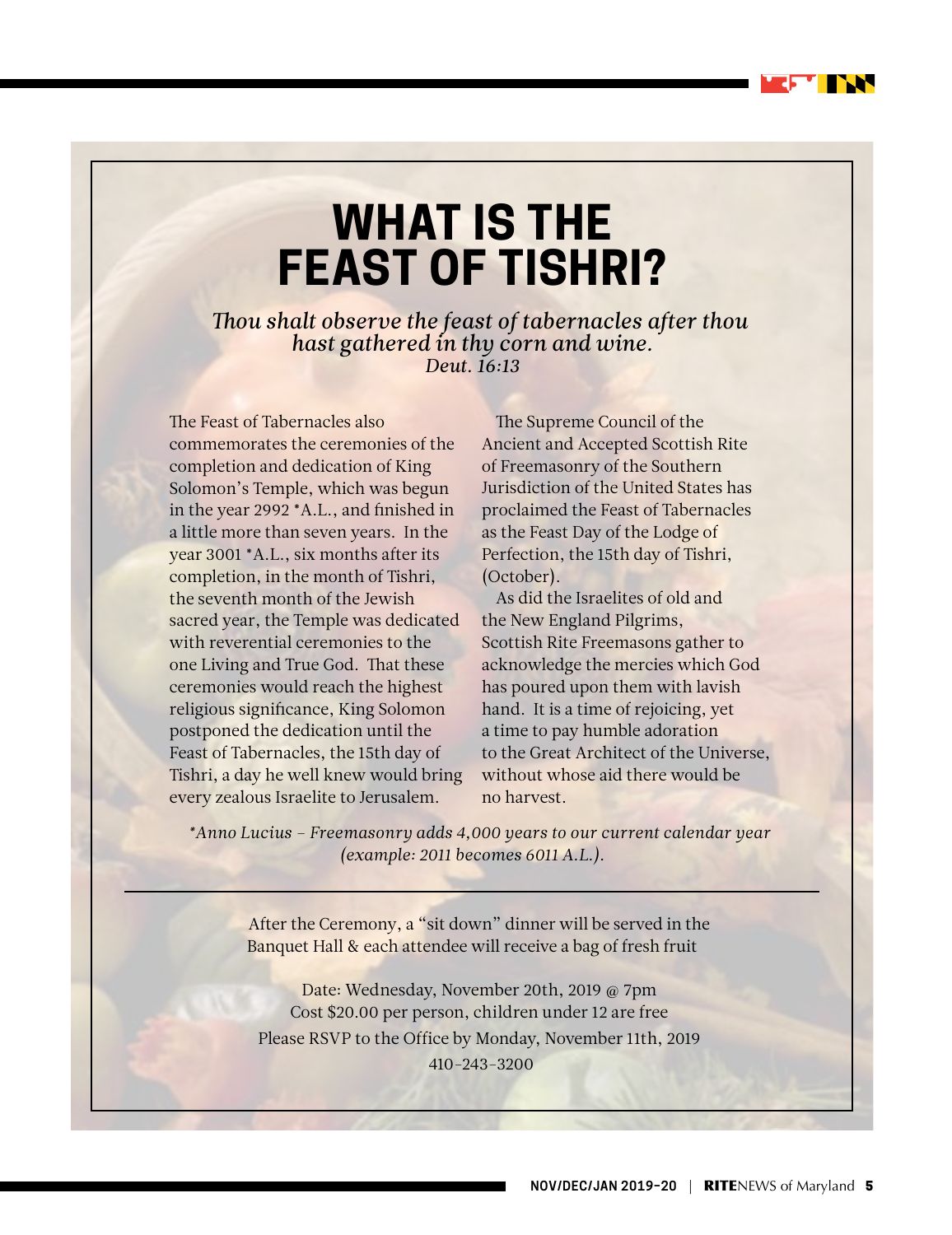

## Valley of Baltimore

#### **BY: ILL. E. RAY LEPPO, 33°, GC – PERSONAL REPRESENTATIVE FOR THE VALLEY OF BALTIMORE**



**M** son FHINGS in<br>the world. Masonry<br>son has a responsibility to make **ASONRY DOES THINGS** in the world. Masonry teaches that each perthings better in the world. Most individuals won't be the ones to find a cure for cancer, eliminate poverty or help create world peace; but every man, woman, and child can do something to help others and makes things a little better. Masonry is deeply involved in helping people. It spends 1.4 million dollars every day in the United States just to make life a little easier, and the great majority of that help goes to people who are not Masons.

Some of these charities are vast projects like the crippled children's hospitals and burn institutes built by the Shriners. The Scottish Rite also maintains a nationwide network of speech and language clinics, centers

and programs. Each of these help children afflicted by such conditions as aphasia, dyslexia, stuttering and many other learning and speech disorders. The Scottish Rite also maintains a burn center of its own in Texas. Some services are less noticeable, like helping a widow pay the electric bill or buying coats and shoes for disadvantaged children and just about anything else you can think of in between. But with projects large or small, the Masons of a Lodge try to help make the world a better place. The Lodge gives them a way to combine with others to do even more good.

### **OUR SCOTTISH RITE CLUBS OPEN TO ALL MEMBERS AND THEIR FAMILIES**

We pay tribute to the Officers of our clubs, to the founders and leaders, past and present, and to the members for their cooperation in promoting the Scottish Rite way and the Masonic understanding and fellowship that go with it. For year round activities and meetings of these clubs, call:

#### **Arundel Scottish Rite Club**

Hon. S. Dirk Wiker, 32°, KCCH 443-321-2724

**Chesapeake Scottish Rite Club**  Bro. Neil M. Noble, 32° 410-736-9245

**Conowingo Scottish Rite Club**  Timothy M. Dykes, 32°, KCCH 443-742-3388

**Carroll Scottish Rite Club**  Ill. Paul M. Lloyd, 33° 410-374-2569

**Eastern Shore Scottish Rite Club** Ill. Arthur H. Tawes, 33° 443-235-8950

**Mid Shore Scottish Rite Club**  Bro. Robert Sparks, 33° 410-634-2235

**Scottish Rite Cheer Club**  Ill. J. Fred Hobine, 33° 410-243-3200

**Washington County Scottish Rite Club**  Hon. Scott Paddock 32°, KCCH 301-988-7800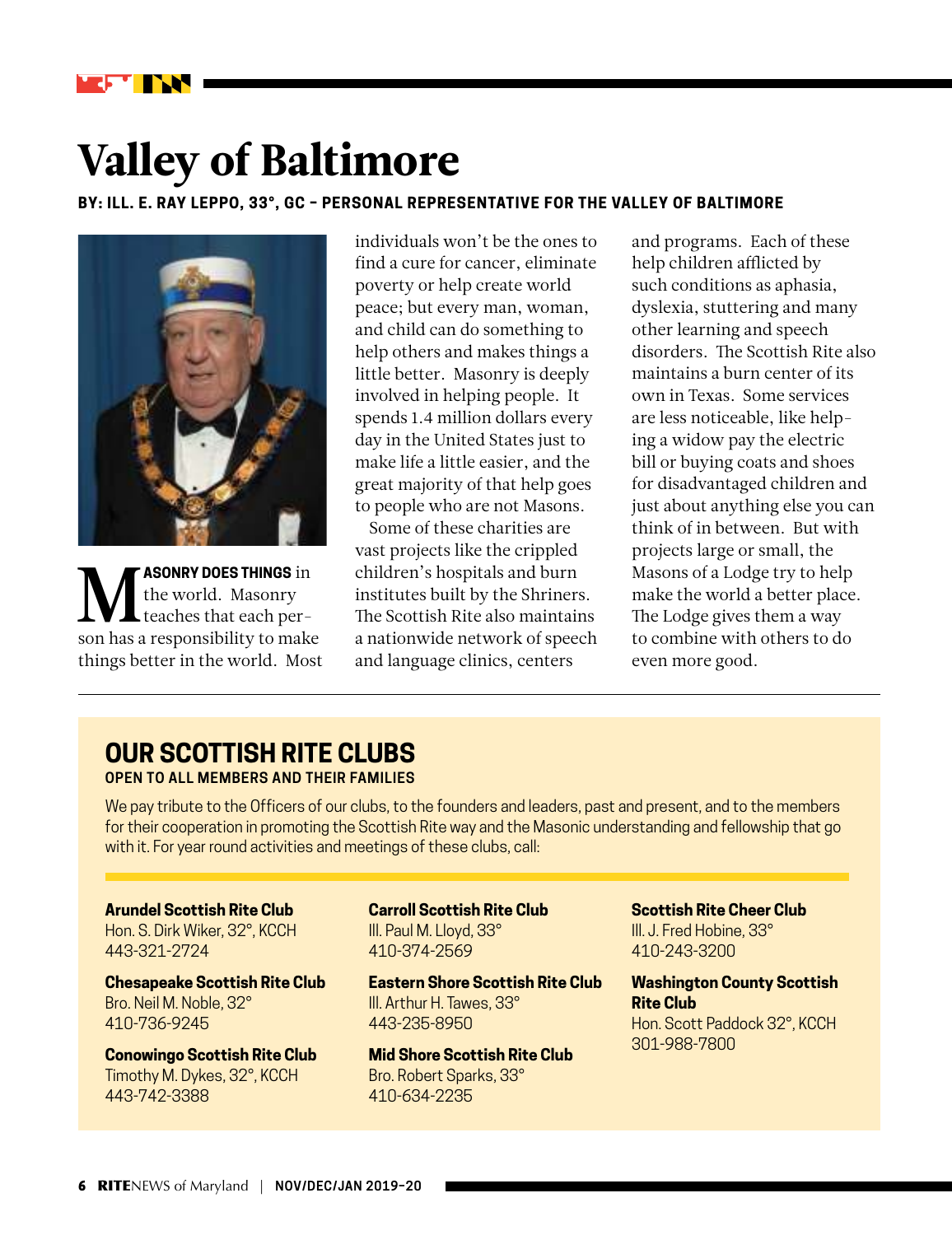

## Albert Pike Lodge of Perfection

### **BY: HON. DAVID L. LEBOWITZ, 32°, KCCH – HOWARD LODGE #101 – VENERABLE MASTER**



**FRATERNAL GREETINGS**<br>
I again write to you on behalf **RATERNAL GREETINGS** my Brethren! It is with tremendous pleasure that of the Albert Pike Lodge of Perfection. I hope that this newsletter finds you and your family well, flourishing throughout the fall season.

I write to you with extraordinary news from our Officer Line! It delights me to recognize Past Venerable Master Gerald R. Phillips, who recently received the 33rd and last degree of the Ancient and Accepted Scottish Rite and was coronated as an Inspector General - Honorary. Also of significance, Senior Warden D. Douglas Walters and Orator G. Andrew Martinez were bestowed with the rank and decoration of Knights Commander of the Court of Honor. A very hearty congratulations to these exceptional gentlemen!

I'm often asked why I became a Freemason, and also of my

membership within the Scottish Rite. While this question isn't often easy to address, and quite honestly – I don't believe that it can truly ever be explained, I frequently resort to discussing the pillars of Freemasonry, our obligations to one another and our Lodges, charitable works, and of course - knowing the location of lost treasures, secrets of the mystical universe, and hidden artifacts within the Oval Office of the White House.

## **"...IT IS ACTIVE AND PRACTICAL, AND NOT A DREAMER; IT IS SINCERE AND EARNEST, AND NOT A SHAM AND A LIE..."**  *–ALBERT PIKE*

(Interesting note: I've examined the Resolute Desk from top to bottom and left to right and there are no ancient carvings contained therein.) However, when it comes to why I joined the Orient of Maryland, I can easily answer by saying that I read the Scottish Rite Creed and was immediately taken in by its themes. It reads: "Human progress is our cause, liberty of thought our supreme wish,

freedom of conscience our mission, and the guarantee of equal rights to all people everywhere our ultimate goal". How many of you had a similar experience? Whether you remember its words or not, I have little doubt that you have experienced its contents within the walls of our beautiful temple.

This time of year is often a period of reflection. As Pike noted, "For Masonry does not consist of formulas in words, nor in ceremonies that would be useless if not symbols of higher truths, and great lessons in Morals and Philosophy; nor in loud professions, and fine theories; but in the earnest, continual, faithful performance of life's duties. It is active and practical, and not a dreamer; it is sincere and earnest, and not a sham and a lie". I ask each of you to consider your Scottish Rite Degrees and contemplate how you have inculcated those lessons into your daily life. Have you lifted the veil and studied the allegories and symbols contained within? I challenge you to consider each Degree's theme and look inward, for we are all Freemasons first in our hearts. Winter, particularly because of the holidays, seems to be the time when mankind is at its best. It seems as though it is colder outside, yet people seem to be warmer inside.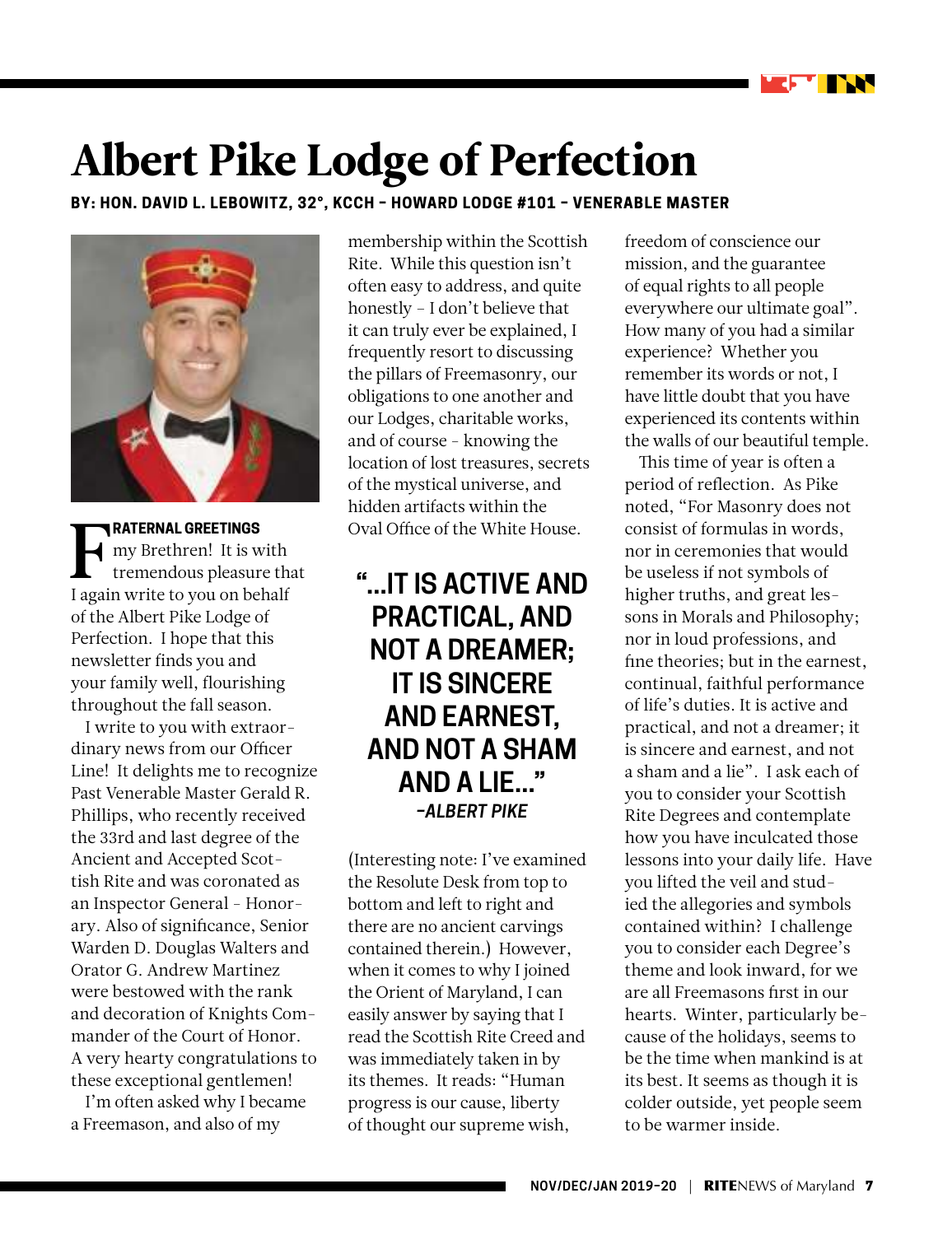

## Meredith Chapter of Rose Croix

### **BY: HON. LISTER J. HAUGHTON-JAMES, 32°, KCCH – HIGHLAND LODGE #184 – WISE MASTER**



**GREETINGS MY BRETHREN ALL:** As I come to the close of my term as Wise Master of the

Meredith Chapter of Rose Croix, I would like to use this space to thank my line of officers who supported me and the Scottish Rite, Valley of Baltimore throughout 2019. We accomplished much this year in our Lodge Room and our degree work. I must also say thank you to all the Brothers who attended, as well as the guests that accompanied them.

The Maundy Thursday Ceremonial Feast may have been the highlight of my term as Wise Master. The beautiful ceremony of lights and the mystic toast

was very well attended. In this presentation, our Brothers and friends are presented with the immensity of the love of our great creator by inspiring them with hope and courage; for it is better to love than to hate, and we should not try to be better than others but to be better than ourselves.

I know that I will be leaving the Meredith Chapter of Rose Croix in good hands as the officer's advance. Thank you once again for allowing me to serve as your Wise Master.

## We're here to help YOU build a better retirement.

Discover what it means to have a personal financial guide. As fiduciaries, we see it as our responsibility to help our clients make the strongest financial decisions for themselves and their loved ones.



### **MARYLAND "SCOTTISH RITE OF FREEMASONRY LICENSE PLATES**



#### **Available through the Baltimore Office for SR Masons and their spouses.**

The Office is open M-F from 9am to 4pm @ 410-243-3200 or you may email aasr@verizon.net and the forms will be mailed to you. **Cost is \$30.00**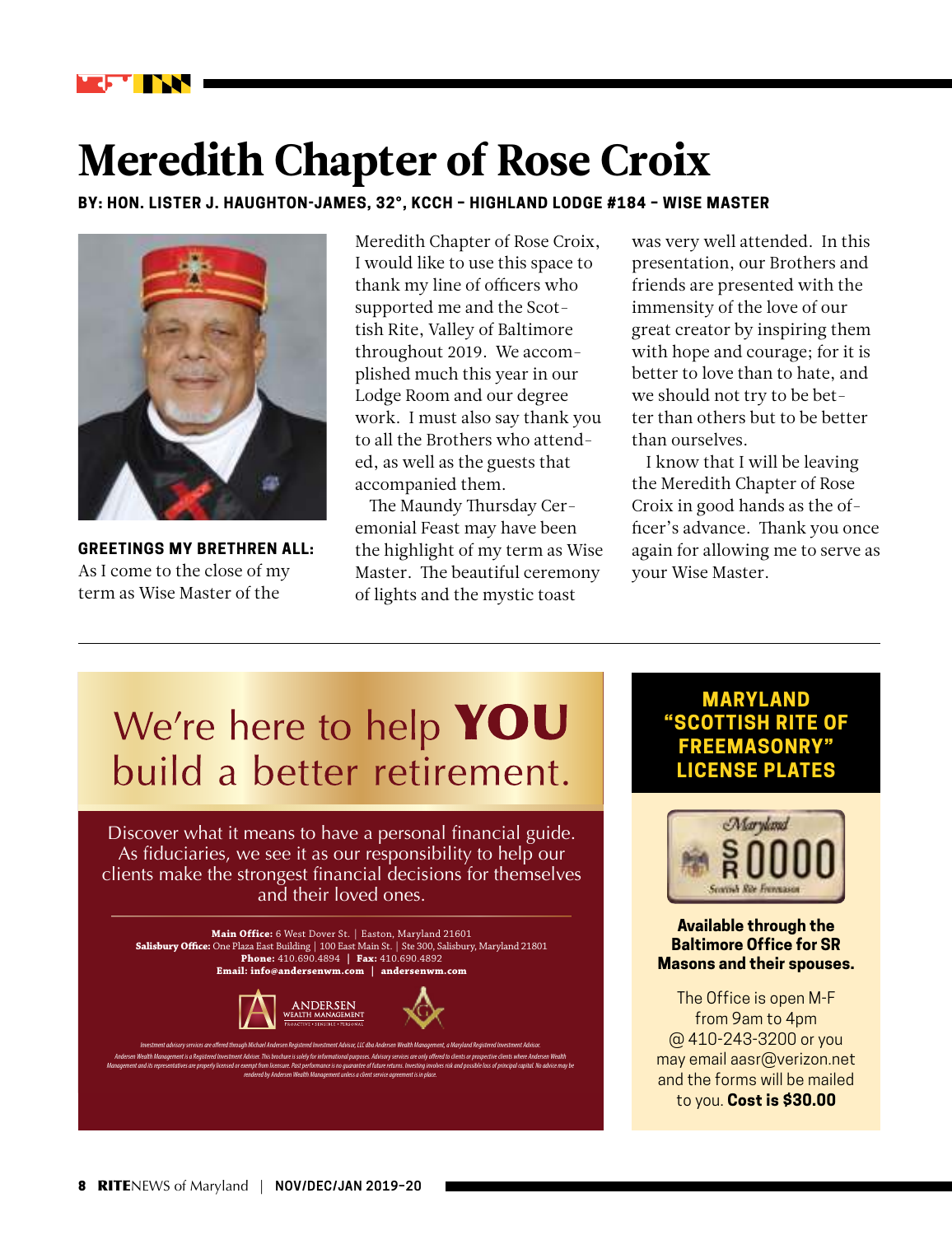

## Maryland Council of Kadosh

### **BY: ILLUSTRIOUS JAMES T. HILL, 33° - JEPHTHAH #222 - COMMANDER**



**BETHREN** of the Scottish<br>Rite, thank you so very<br>to serve as the Commander of **RETHREN** of the Scottish Rite, thank you so very much for permitting me Kadosh for the year 2019. It has been an enjoyable year and I give thanks to the Council of Kadosh line officers and members for all their support and fine work as our year together draws to a close.

Congratulations to the elected and appointed officers for 2020. We look forward to your installation in January and working with you in 2020.

As the winter season approaches, it gives time for us to reflect upon the holiday season and give thanks to our Creator for the many manifold blessings and comforts we enjoy. It also gives us pause to reflect upon a major issue at hand:

membership.

As you know, our membership has declined significantly over the past 20 years. We see the effect of it in our Blue Lodges and affiliated bodies. It is incumbent upon each of us to do our part to reverse this trend and preserve our beloved

**AS THE WINTER SEASON APPROACHES, IT GIVES TIME FOR US TO REFLECT UPON THE HOLIDAY SEASON AND GIVE THANKS TO OUR CREATOR FOR THE MANY MANIFOLD BLESSINGS AND COMFORTS WE ENJOY.**

fraternity for future generations. So, if in your travels, you meet a man that you believe would make a good Mason, lead him to our doors. Our current Grand Master and Past Grand Masters over the years have spoken to the recruitment of new members and each of their messages has had a consistent

theme related to the quality of the men we accept. In your recruitment efforts, be selective to men who you believe will meet the standards and values we hold so dear. And bear in mind the words of PGM Yost's address on November 17, 1942 (reprinted from May/June/July 2016 issue of The Rite News).

*……My second comment is merely to repeat what I have said on numerous occasions before. Guard well the doors of your lodges, scrutinize with particular care every petition which is submitted to you, do not repeat the mistake which we made 25 years ago of making Masonry a popular movement, and having bargain sales, as it were, of all its high privileges. We still carry incubus of some of the mistakes we made during the last World War. Let us not, in our anxiety to improve our statistics or build our treasuries, lower the standards of Masonry or create problems for the Masonic generation which will succeed us. It is only as we keep in mind that Masonry is not a right which can be purchased, but rather a privilege which is to be conferred, that the honor and dignity of the fraternity will be maintained upon the high level to which rich traditions justly entitle it…..*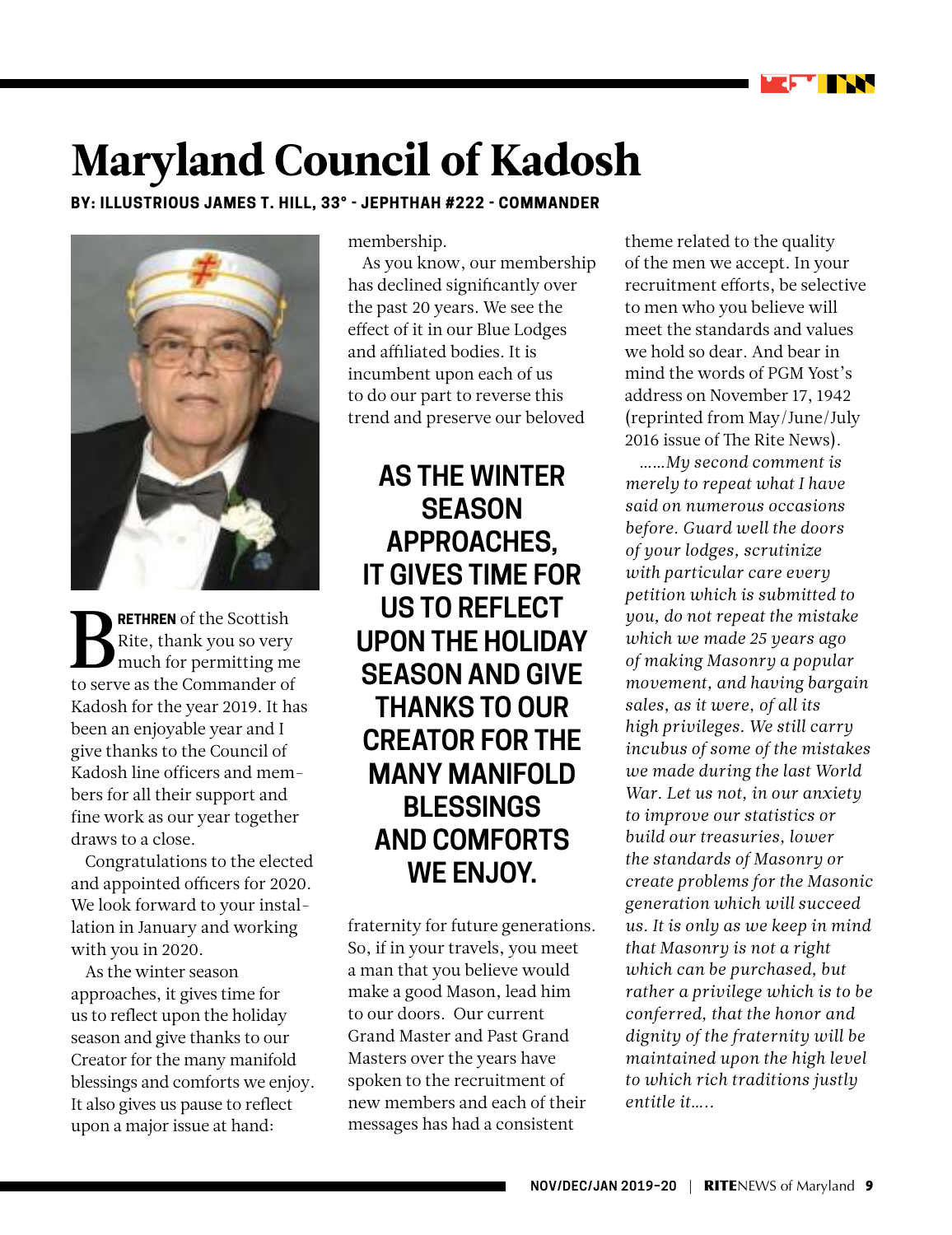

## Chesapeake Consistory

#### **BY: HON. ROGER D. DUNN, 32°, KCCH – MT. MORIAH LODGE #116 – MASTER OF KADOSH**



**BETHREN,** as I put pen to<br>
we are basically over the<br>
summer heatwaves, and quickly **RETHREN,** as I put pen to paper for this article, we are basically over the approaching what I hope is an enjoyable and relaxing Labor Day weekend. As I consider the upcoming fall schedule of the Consistory and Scottish Rite, I happily look forward to being with and seeing the many Brothers who make the Fall Class possible, from our SGIG Marlin Mills and the men who handle the lights and audio, to the performers in each degree, to the men in the audience, and to the class members themselves. You are all truly Brothers. Many of you have become great friends, and I enjoy being with you. It is amazing to me that most of you were my Brothers first, and then those my wife and I have come to know and enjoy socially as friends. I don't know everyone in Maryland Scottish Rite, but I hope

to eventually. I have no intention of disappearing once I step down as Master of Kadosh.

Speaking of stepping down, this will be my last message to you before I turn over the responsibilities of the office to my son, Weston A. Dunn, 32°, in early January. I am quite proud to say that I leave the Consistory

## **WE EACH ARE INDIVIDUALS WITH TALENTS, SKILLS, AND INTERESTS. WE, AS A GROUP, WANT TO KNOW YOU, TO BECOME A FRIEND, A BROTHER...**

in very capable hands. Wes and his Line will do us all proud. It has truly been an honor to serve you as Master of Kadosh, and I hope I have lived up to your expectations. I wish to thank all of the officers of the Chesapeake Consistory for a job well done. I could not have done it without your time, effort, and support.

Turning again to brothers, friends and family, I hope this is something we all ascribe to practice. What is this? It is a unique and special relationship, a "bondship", so to speak, that

transcends politics, religion, governmental boundaries, age, and distance. It is a special connection that you feel in your heart and in your mind. It is an eagerness to come out to the events of our fall calendar to partake in the activities and camaraderie to be found here, as we engage our Fall Class in the lessons of Scottish Rite.

Be sure to attend as many of the events and classes as you can, to meet and mingle, to renew friendships, to rededicate yourself to the time-honored moral compass that is Scottish Rite Freemasonry, and to be a part of something greater and more honorable than we are as individuals. Take a part, offer a hand, give your support.

We each are individuals with talents, skills, and interests. We as a group want to know you, to become a friend, a Brother, someone to care about, to share that sense of belonging. We want you to find that feeling of happiness to be with men you know who share similar cares, interests, and large goals. We want you to spend time with us, and to have that inner contentment that you are contributing to a better world and the betterment of mankind. You, as a person, have things to offer us as a group. Spend time with us.

Share.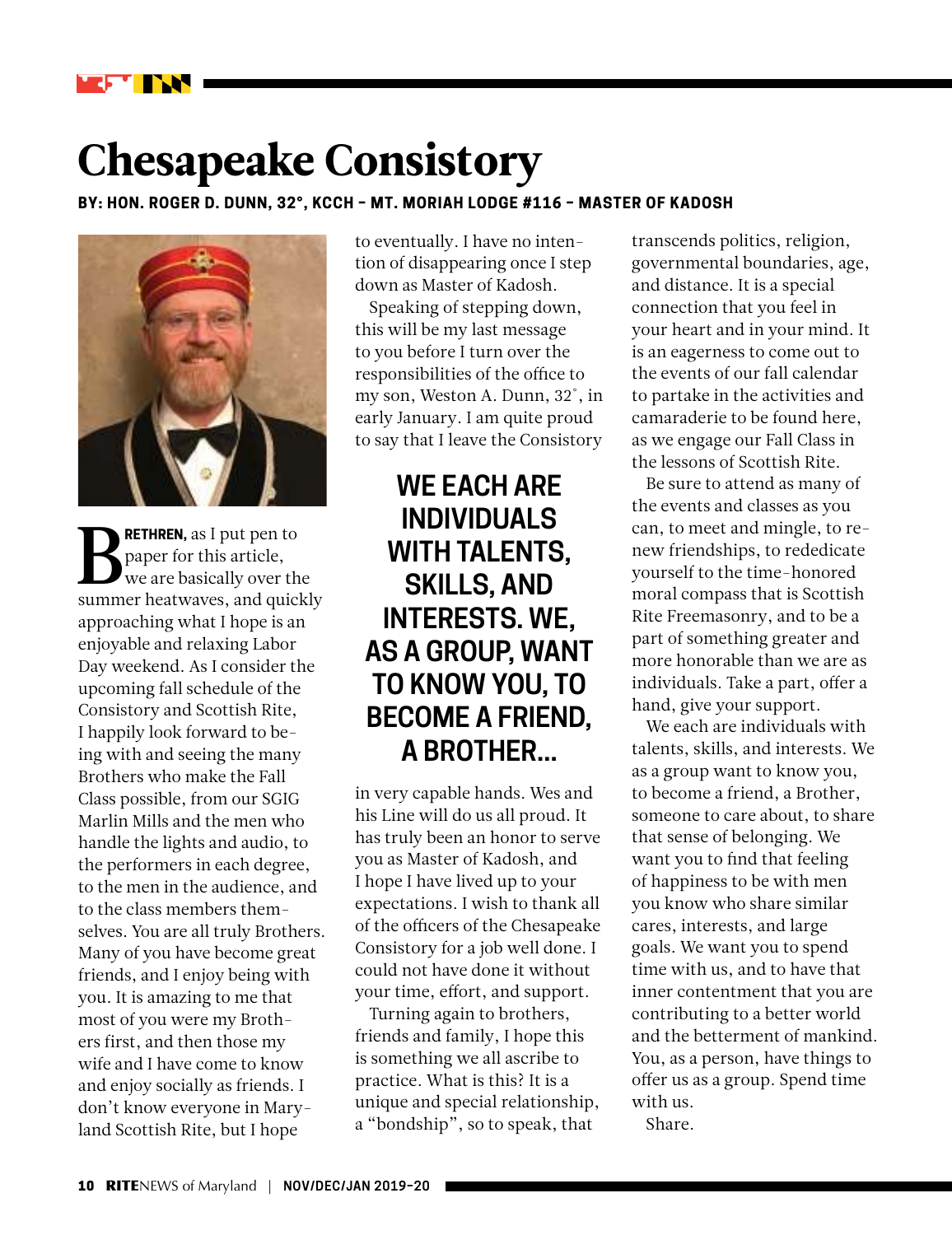

## Orient of Maryland Honormen for 2019

Please join the Illustrious Marlin L. Mills, 33°, Sovereign Grand Inspector General in Maryland in congratulating the following Brethren who received Honors in Baltimore on Saturday, October 13th, 2019

### **MARYLAND - 33°**

Salisbury – William Newton Carey, Jr. Baltimore – Robert William England – Coroneted in DC on 8/20/2019 Baltimore – William Ernest Gyr Baltimore – William Chester Hare, Jr. Frederick – Robert Earl Morris Susquehanna – Gerald Russell Phillips Baltimore – Randall Lyle Watson Baltimore – Steven Dirk Wiker Cumberland – James McDaniel Snider

### **MARYLAND - KCCH**

Susquehanna – Michael James Bowen Southern Maryland – John Oscar Gatton, Sr. Susquehanna – Wade Albert Giles Baltimore – Roy Ross Hosier Baltimore – George Andrew Martinez Baltimore – Ian Matthew McIntosh Frederick – Tommy Joe Morris Baltimore – Barry Clifford Reusing Baltimore – Darryl Jeffrey Smith Baltimore – Donald Douglas Walters Salisbury – Edward Anthony Welch Frederick – Shawn Raphael Winpigler Cumberland – James Zedeck Bosley Cumberland – Samuel Joseph Lane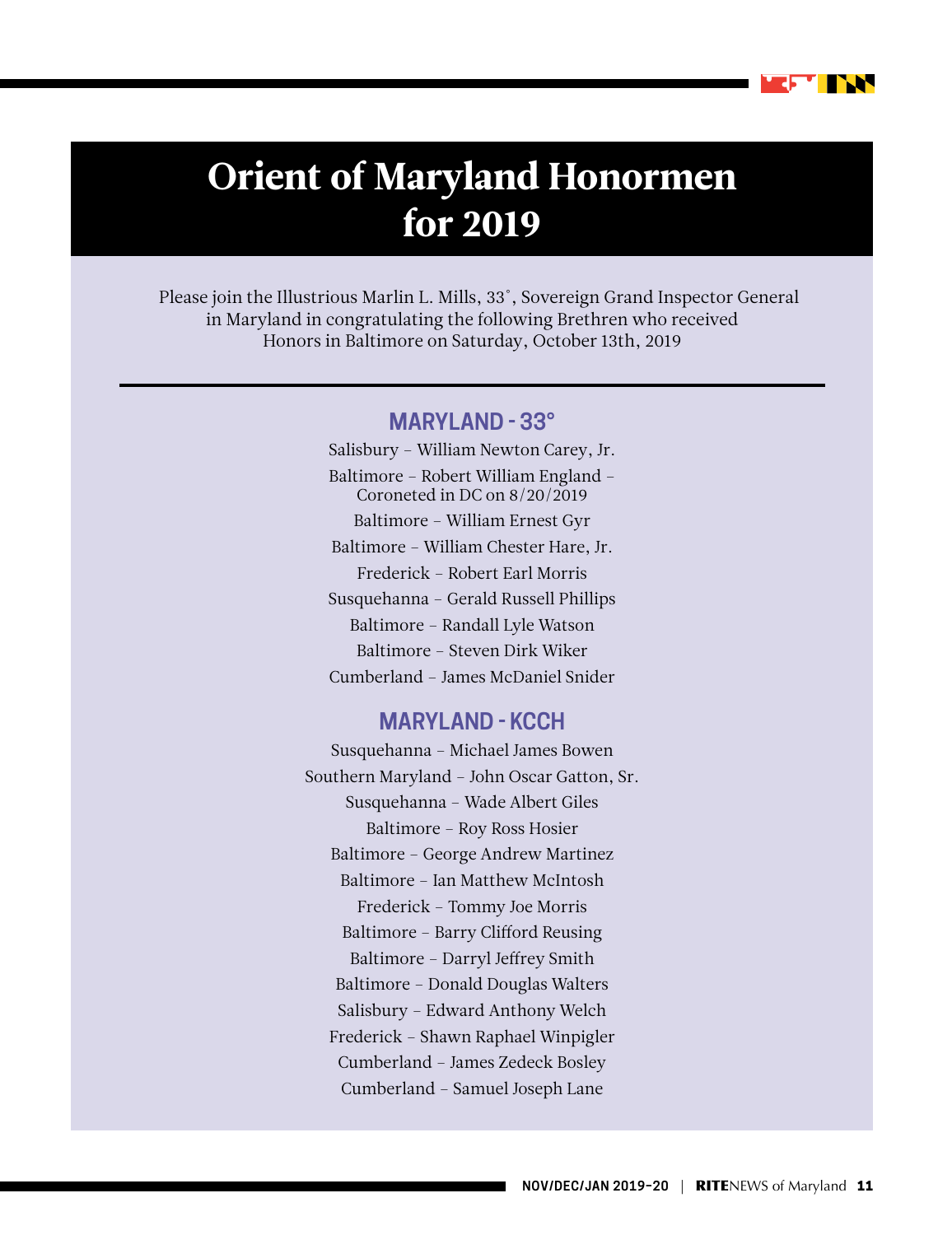

## Valley of Frederick–Lodge of Perfection

**BY: BRO. RICHARD BROWN, 32°, PHILANTHROPIC LODGE #168 – VENERABLE MASTER, FREDERICK LODGE OF PERFECTION #3**

**EROES.** Where wou the world be with them? Where wou as Scottish Rite Masons be **EROES.** Where would the world be without them? Where would we without them?

This past summer, the world marked the 50th anniversary of what some have called the most important event of the 20th century, when three incredibly brave men strapped themselves into the capsule atop a 363 foot tall Saturn V rocket and achieved man's dream of the ages by journeying to and returning safely from the moon. I was six years old then, but vividly remember going to a neighbor's house with my family to watch the Apollo 11 lunar landing on TV. They were my heroes. One of them, Brother Buzz Aldrin, was a Scottish Rite Mason.

In September, we marked Labor Day, a holiday meant to recognize the average working man and woman for the honest and hard labor they perform to put food on the table, a roof over the head, and clothes on the backs of their families. As our 22nd degree reminds us, honest toil is to be respected and, I would add, celebrated, and the workmen to be thanked. They, too, are heroes.

In October, the Scottish Rite celebrated Honors Day with 33° conferrals and KCCH investiture and capping ceremonies, which

honor our own Scottish Rite heroes who have devoted their best selves to serving the Rite and our communities.

In many religious traditions, including my own, November 1 is a day to reflect on the noble and Godly lives of family and friends who have passed away and to thank our Creator for their examples of how to live a life of service to God and neighbor.

## **PLEASE, STOP AND THANK YOUR HEROES... STRIVE TO EMULATE THEM IN YOUR OWN LIFE AND TRY TO FIND A WAY THAT YOU CAN BE A HERO TO SOMEONE ELSE TOO.**

They were heroes to their families and their faith communities. Kristallnacht, or the Night of Broken Glass, which occurred 81 years ago this November 9, was marked with the destruction of Jewish businesses and places of worship in Europe, and the arrests of thousands in the beginning of the Holocaust. These victims, too, were heroes for living their lives in quiet dignity according to their conscience

and worshipping their Creator according to its dictates in the face of terrible oppression.

Later in November, Americans pause to remember the sacrifice and service of our nation's military veterans who have given so much to protect our cherished freedoms and those of freedomloving peoples all over the world. And later still that same month, at Thanksgiving, as we thank our Creator for the manifold gifts and comforts bestowed upon us, we also reflect upon the intrepid and principled men, women, and children who centuries ago left the familiar routines, faces, and places of home, to sail to our shores in search of a better life. They did this for themselves and future generations, and in many cases, to worship according to the tenets of their own consciences. They, too, were heroes.

Please, stop and thank your heroes. Thank your favorite teacher. Thank your mentor at work, a favorite boss, or a talented and helpful colleague. Thank the police officer on the corner. Thank your parents, grandparents, and siblings. Thank your Masonic mentors. Think about what makes them heroes in your eyes, and the eyes of others. Strive to emulate them in your own life and try to find a way that you can be a hero to someone else too.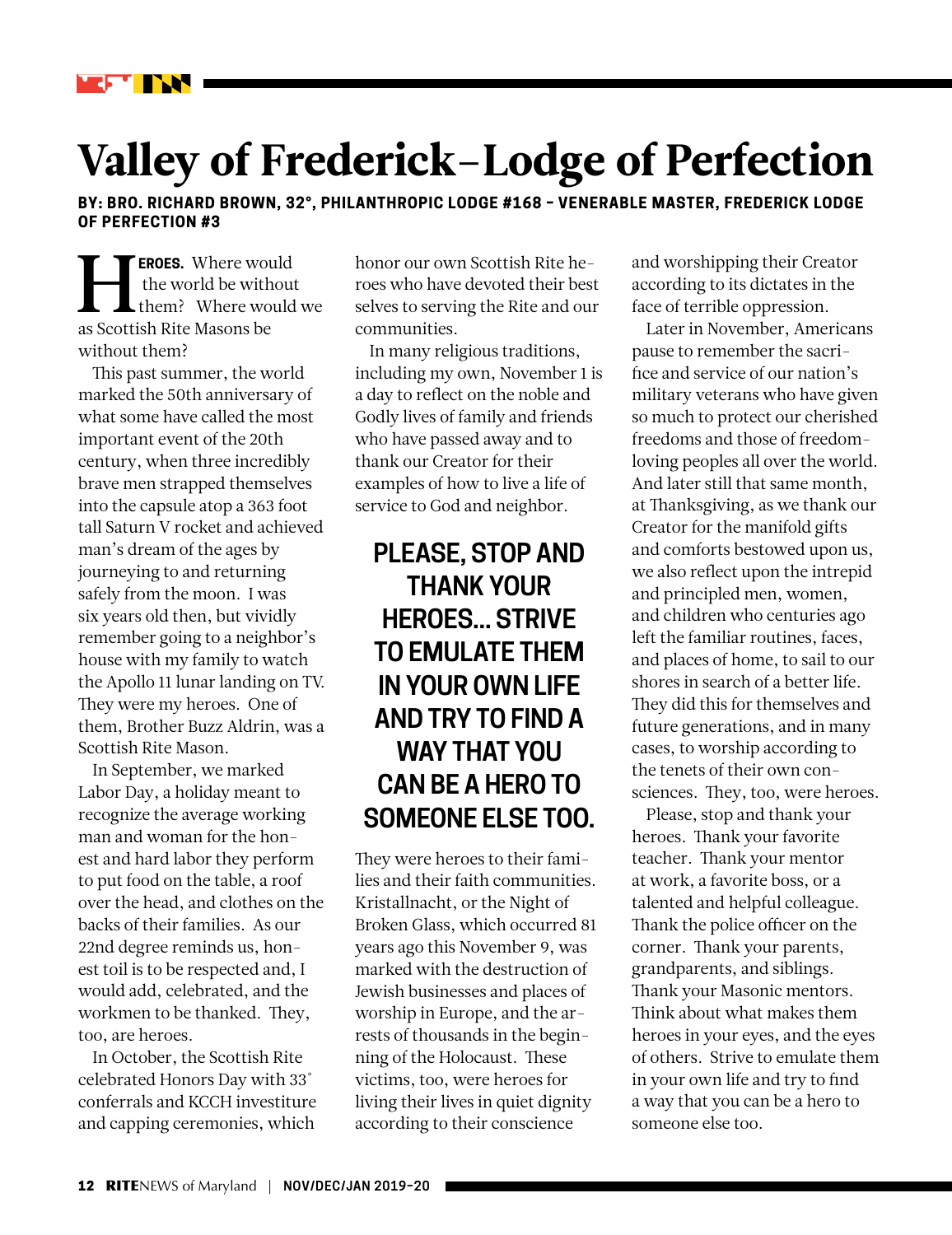

## Valley of Frederick–Chapter of Rose Croix

**BY: HON. BRO. TOMMY J. MORRIS, 32°, P.K.C., PVM, PGTC, WISE-MASTER, FREDERICK CHAPTER OF ROSE CROIX**



**MASTERS & BRETHREN,**

Every good story begins with "Once Upon a Time"— Illustrious Ronald Seale 33°, Past Grand Commander. As the next chapter of my story continues, I will begin by stating that it has been an honor and a privilege to serve as a Scottish Rite Fellow representing the Illustrious Marlin L. Mills, 33°, Sovereign Grand Inspector General in Maryland. Being selected as a fellow has been a defining moment. It moved me personally to strive to improve myself and re-explore things on a deeper level, to promote human progress, and teach others to think and give them the gift of liberty of thought to know what is useful or even true and how to apply these lessons to our everyday life.

It also moved me to strive to be good and to use reason to make the world a better place, and people to better their lives that Scottish Rite Freemasonry might thrive.

Nearly one year ago in my acceptance speech as the Commander, Frederick Council of Kadosh, I talked about how this year would be more than just a celebration of the Craft and Scottish Rite Families. It would also be about a journey, "charting the course for our future in freemasonry". When I was elected Commander on the 98th anniversary of the Lodge of Perfection No. 3, I said, "We would succeed in getting our Letters Patent of Perpetual Constitution for the Frederick Council of Kadosh". This momentous accomplishment was realized through the selfsacrifice and hard work of the active members of the Valley of Frederick. Our Ladies and Brethren gave a full measure of devotion to Scottish Rite Freemasonry. Strength, my friends, is paramount. Without a doubt, each of our achievements makes the Scottish Rite strong, relevant, and poised for another influential century of service to our Nation and to God.

As this chapter draws to a close for me and the birth of a new journey unfolds, I want to remind each of you, my brethren, of the importance of membership. New members are necessary to be strong and to lead Scottish Rite Freemasonry into its next century. Scottish Rite Freemasonry began with a vision that has withstood the test of time. That vision was to improve human progress, promote liberty of thought, freedom of conscience, and the guarantee of equal rights to all people everywhere and to give young people a foundation for future success. Our members are key to that vision. I encourage you to heartily speak with brother Master Masons to apply for membership in the Scottish Rite without awaiting a specific invitation.

The world will little note, nor long remember us as individuals, but it will never forget what we do here as Scottish Rite Freemasons. Our work will ever remain unfinished. But through our increasing membership and dedication to the great tasks remaining, the light of Freemasonry will continue to glow as it has done for the past 200 years.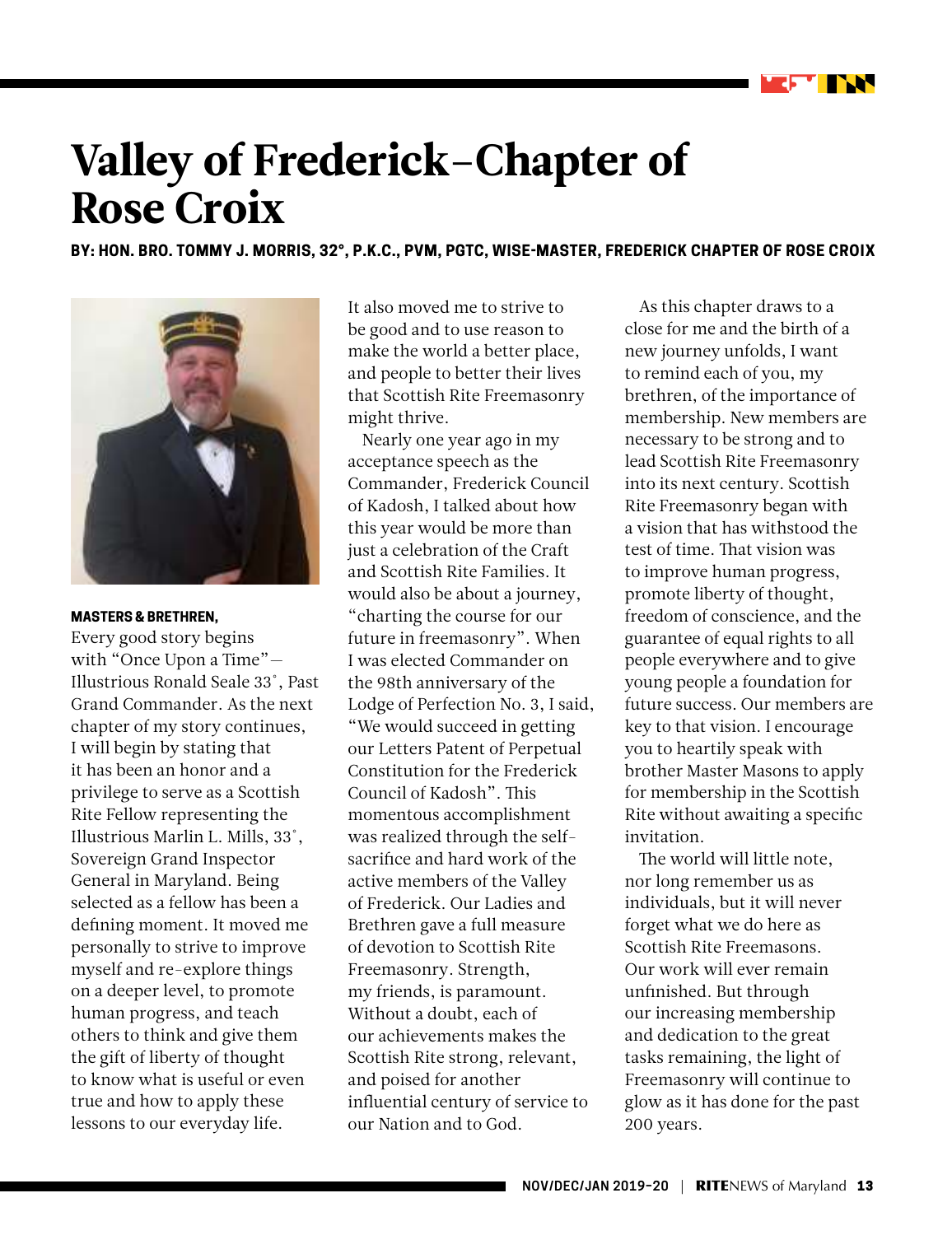

## Valley of Susquehanna

#### **BY: HON. JASON Q. STANDISH, 32°, KCCH - HARMONY LODGE #53 – SECRETARY**



I<sub>cor</sub> **T'S HARD TO IMAGINE** that when you read this, the weather should be cool and crisp, considering that as I write this, we are coming off a particularly hot spell – even for August. Just like the weather, Masonry provides for cycles and seasons. We will be winding up our fall degree schedules and preparing for the holiday season, as well as gearing up for our spring conferrals. (Not to mention the work in our Blue Lodges.)

This past summer, I had the opportunity to work as a driver at our Biennial Session in Washington, DC, providing me with a particularly unique memory. As I waited at my designated spot on a particularly hot Monday morning, I watched in my rearview mirror as one of the other vans pulled up and

dropped off a passenger. I had to do a double-take in my side mirror as I saw that the man walking up the street was our Sovereign Grand Commander, Ronald Seale. I glanced at the dashboard clock and then it hit me; he was no longer our Grand Commander; it was after the executive session where a new Grand Commander had been elected. As I watched him walk down the street, I was impressed with what I saw. You might expect that a man who had just stepped down from the pinnacle of our Scottish Rite to look downcast or even a little sad. What I saw was a man who held his head high and, with a smile, gave a friendly wave to a passerby as he crossed the street. Like many, I only know him by reputation, but this scene really struck me. Having dedicated his all to our

craft, he was now ready to let someone else take the reins so that he could move on to his next chapter. In that, I found a valuable lesson. For those of us who feel called to and aspire to leadership in this fraternity, let us do it humbly, fervently and fully so that when it is time for us to let go and let others take the reins, we do so with a smile and not a tear.

The Valley of Susquehanna looks forward to seeing you at our meetings, degree work, and events. Please check our website *www.susquehannasr. org* for locations and times as we continue to visit the Lodges in our region. You can also sign up for our Currents e-newsletter and get a link to our smartphone app. The Spring 2020 Calendar of events will be posted very early in the new year.

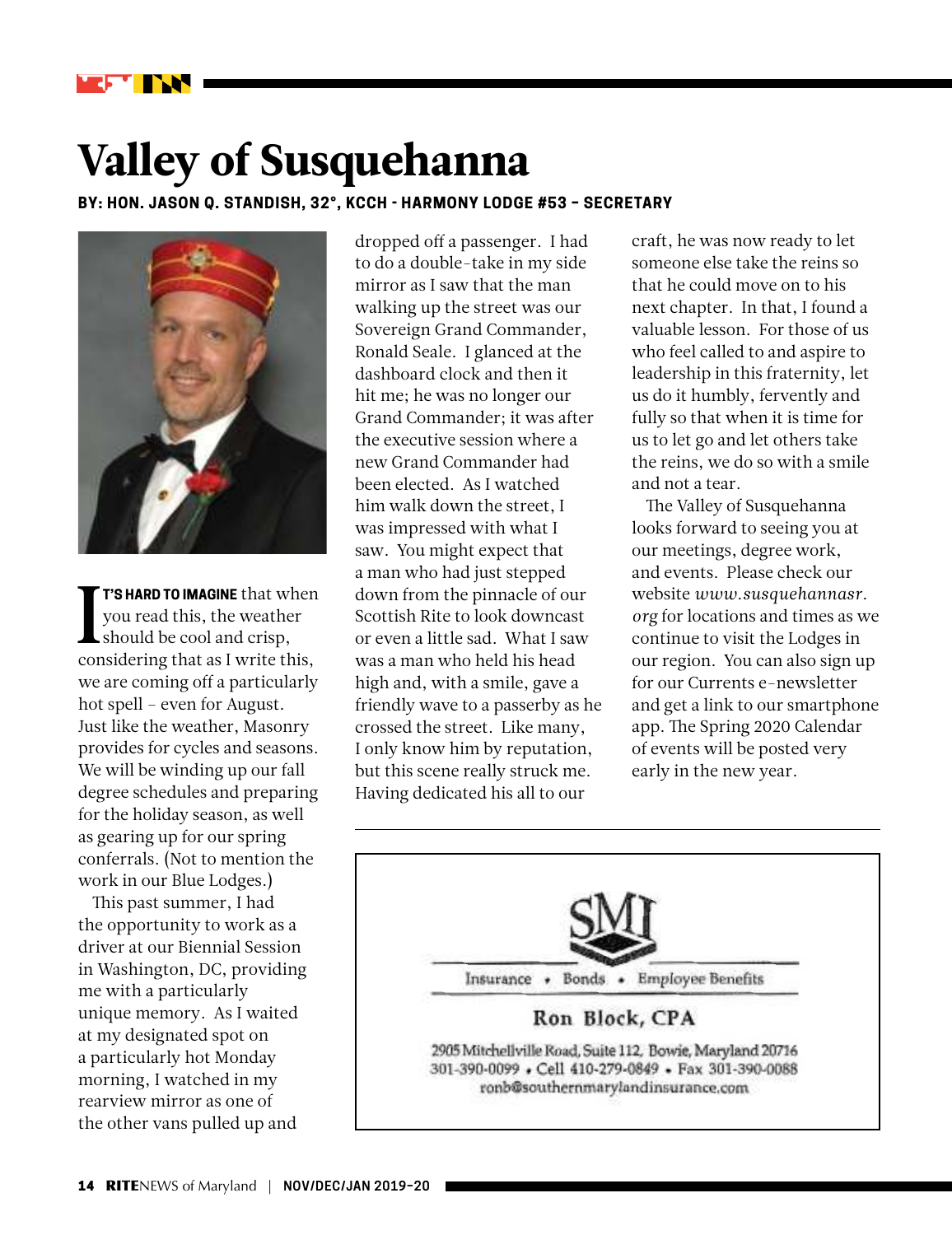

## *A Poem from* Bro. Joseph Rudyard Kipling **DECEMBER 30TH, 1865-JANUARY 18TH, 1936**



*Regarding his Masonic Experience, he wrote:* 

"I was Secretary for some years of the Lodge of Hope and Perseverance, No. 782, E.C., Lahore, English Constitution, which included Brethren of at least four creeds. I was entered by a member from Brahmo Somaj, a Hindu, passed by a Mohammedan, and raised by an Englishman. Our Tyler was an Indian Jew. We met, of course, on the level, and the only difference anyone would notice was that at our banquets some of the Brethren, who were debarred by caste rules from eating food not ceremonially prepared, sat over empty plates."

" $IF$ "

If you can keep your head when all about you, Are losing theirs and blaming it on you, If you can trust yourself when all men doubt you, But make allowance for their doubting too; If you can wait and not be tired by waiting, Or being lied about, don't deal in lies, Or being hated, don't give way to hating, And yet don't look too good, nor talk too wise:

If you can dream—and not make dreams your master; If you can think—and not make thoughts your aim; If you can meet with Triumph and Disaster; And treat those two impostors just the same; If you can bear to hear the truth you've spoken Twisted by knaves to make a trap for fools, Or watch the things you gave your life to, broken, And stoop and build 'em up with worn-out tools:

If you can make one heap of all your winnings And risk it on one turn of pitch-and-toss, And lose, and start again at your beginnings And never breathe a word about your loss; If you can force your heart and nerve and sinew To serve your turn long after they are gone, And so hold on when there is nothing in you Except the Will which says to them: 'Hold on!'

If you can talk with crowds and keep your virtue, Or walk with Kings—nor lose the common touch, If neither foes nor loving friends can hurt you, If all men count with you, but none too much; If you can fill the unforgiving minute With sixty seconds' worth of distance run, Yours is the Earth and everything that's in it, And—which is more—you'll be a Man, my son!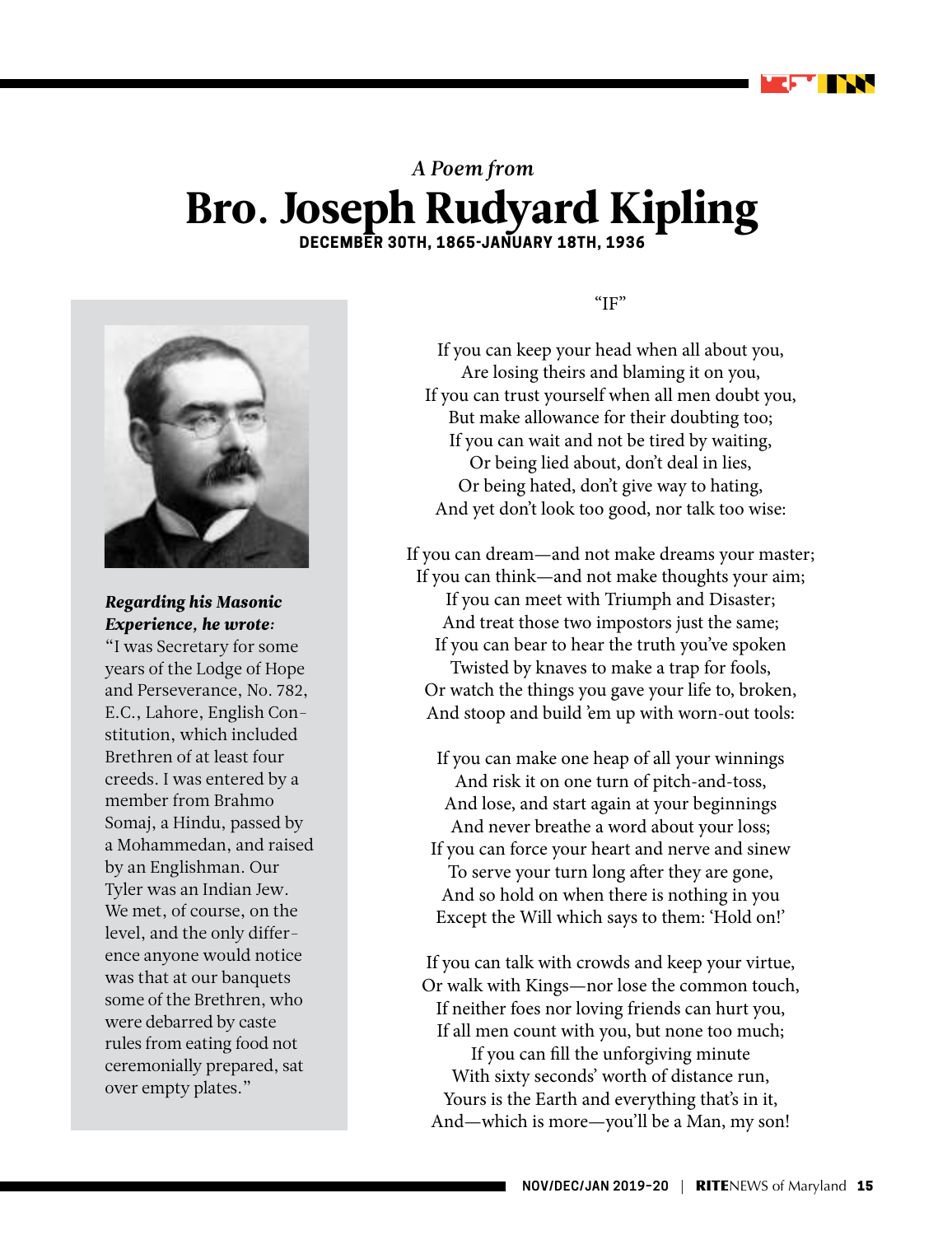

## **MARYLAND SCOTTISH RITE SOCIAL MEDIA & APPS WWW.MDSCOTTISHRITE.ORG/ MEMBERSHIP/SOCIAL/** Freemason **Network** SR Chirp Mobile App **Maryland Orient** Facebook Group Youtube Channel **Supreme** Council **Twitter** A&ASR sub-Reddit **Supreme Council** Instagram **Maryland** Orient Android App **Mobile Web** App

## The Master Mason Friend Who:

1. Is interested in learning of the philosophies of the World, both of this and other ages.

### 2.

Would like to join with other earnest men in an absorbing study of present day problems;

### 3.

Would appreciate turning, for just a little while, from the constant struggles of day to day existence to commune with the noblest intellects of all time, brought to him in matchless degrees.

### 4.

Enjoys viewing worthwhile drama, well presented;

### 5.

Finds the hearty fellowship and good-will of other men inspiring and enjoyable.

### 6.

Is willing to enter into true fraternity with other men when he finds them worthy; and

### 7.

Has caught the gleam of Masonic inspiration from his Blue Lodge work and is ready to seek the truth still further;

## Should petition to become a Scottish Rite 32° Mason!

Visit www.mdscottishrite.org to download a petition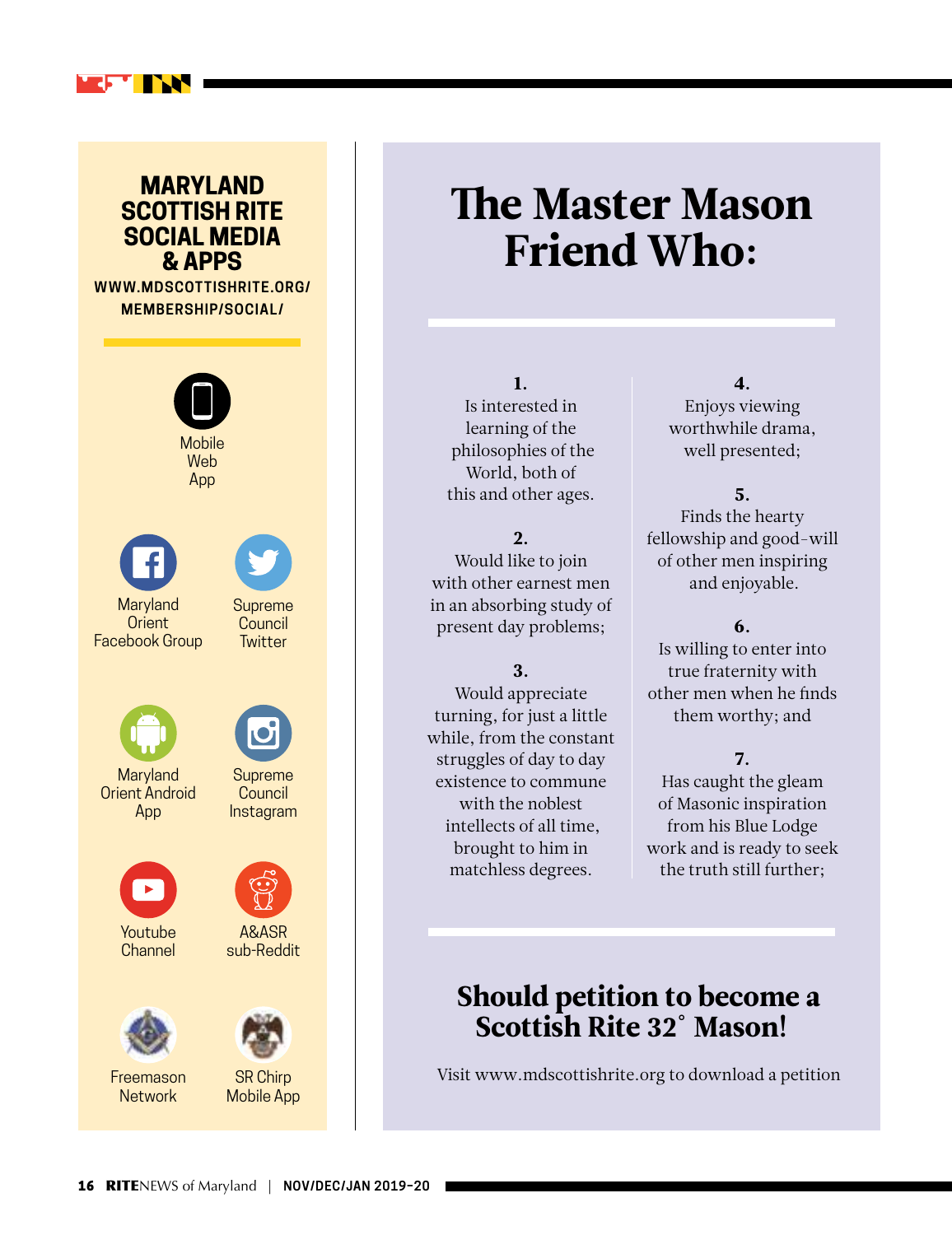

## Valley of Charles County—Lodge of Perfection

**BY: HON. JOSEPH D. MYERS, 32°, KCCH – VENERABLE MASTER**



REETINGS ALL, let us<br>introduce ourselves, wave the "Valley of Char<br>County"! We are proud to be **REETINGS ALL,** let us introduce ourselves, we are the "Valley of Charles the newest Scottish Rite Valley in the Orient of Maryland! On Saturday, July 13th, 2019, the Illustrious Marlin L. Mills, 33 Degree, Sovereign Grand Inspector General in Maryland, issued our Valley's "Letters Temporary" and installed our Lodge of Perfection officer line for the ensuing term. We had an outstanding turn out for our inaugural open-installation, which included comments from the Illustrious William G. Sizemore, II, 33 Degree, Grand Executive Director of the Supreme Council for the Scottish Rite Southern Jurisdiction. Our installation was combined with a "meet and greet" open house. We not only had visiting Brethren from all parts of Maryland and Washington D.C,

but also were honored with a Job's Daughters Bethel 62 presentation. This was followed by an amazing catered lunch and fellowship that lasted into the afternoon.

## **THE STAGE HAS BEEN SET TO CONTINUE "PRESERVING THE PAST, WHILE MOVING INTO THE FUTURE"…**

This past spring, we had 19 Brethren attend the Valley of Baltimore Ancient and Accepted Scottish Rite of Freemasonry Spring One Day Class, and as result, are now 32nd degree Masons (most of which have expanded their Scottish Rite knowledge by pursuing the Master Craftsman Course). We are also happy to say that we are well on our way with becoming proficient in the 4th degree "Secret Master"; we have a VERY energetic group! The year 2019 is exceptionally special in that not only have we stood up a new Valley this year, but our host Lodge/ Masonic Center (St. Columba

#150) is celebrating their 150th anniversary! It goes without saying, the stage has been set to continue "Preserving the Past, While Moving Into The Future"…

Becoming a new Valley offers exciting times, of which, presents challenges, excitement, and fraternal bond. We thank the many Brethren who came together to make the stand-up of the Valley of Charles County happen. It started with a vision and quickly became a reality.

We are very fortunate to be under the mentorship of the Illustrious Fred Spicer, 33 Degree, Grand Cross, Orient of Maryland Executive Director. He has been instrumental in providing us guidance and much appreciated encouragement during this process.

Please come visit us, we look forward to seeing you!

We are located in La Plata, MD, residing at the St. Columba Masonic Center. Our meeting time/location is as follows: 3rd Friday of each month (Sept to May) @ 7:30 PM Location: Valley of Charles County, 710 Lodge Street La Plata, MD 20646 St Columba Masonic Center stcolumba150.org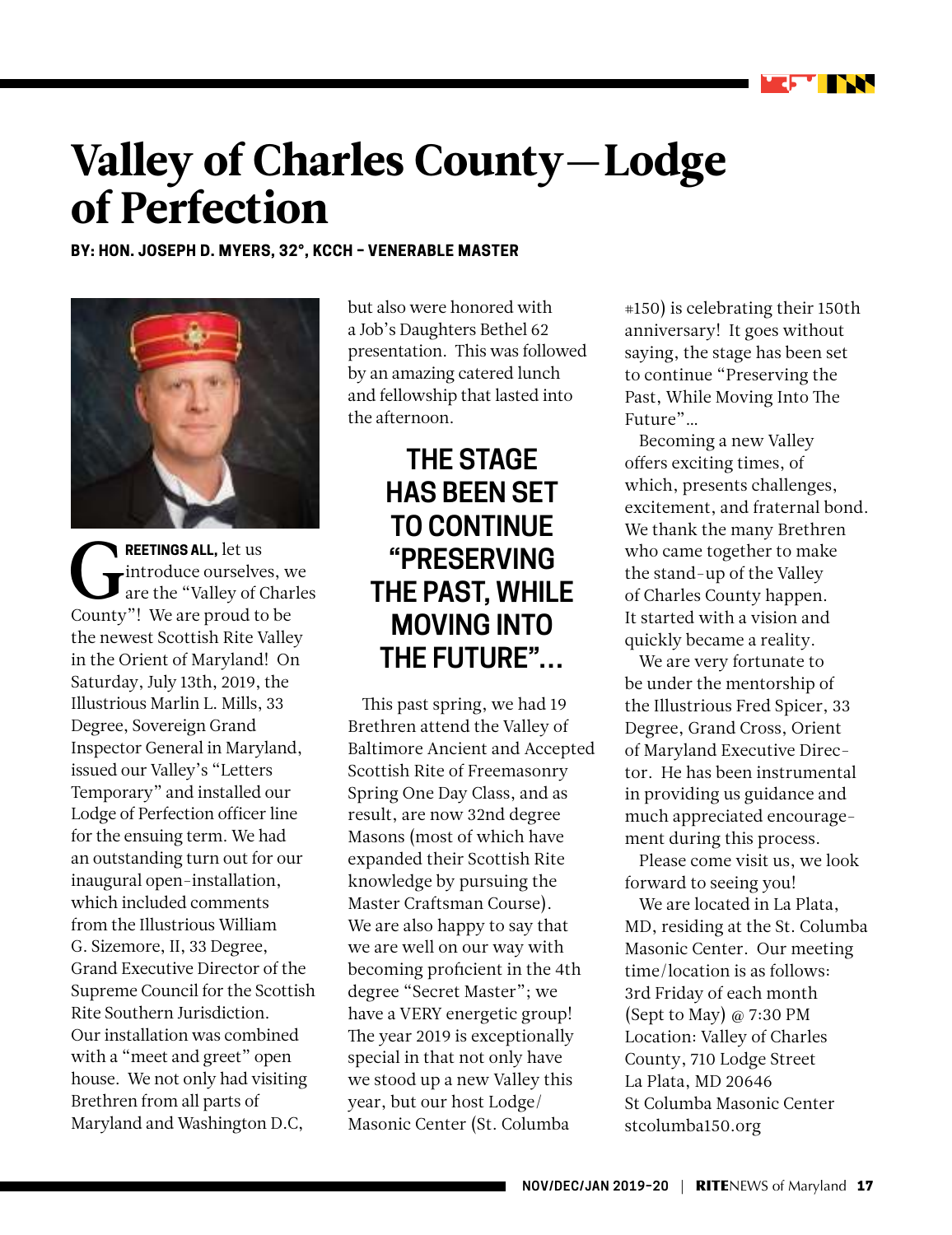

## Valley of Charles County

### **LETTERS TEMPORARY—SATURDAY, JULY 13TH, 2019 | CHARLES COUNTY LODGE OF PERFECTION**

Personal Representative Hon. Bro.William A. Zarychta, 32°, KCCH

**OFFICERS** Venerable Master Hon. Bro. Joseph D. Myers, 32°, KCCH Senior Warden Bro.Paul A. Balta, 32° Junior Warden Bro. Jeffery S. Birch, 32° **Orator** Bro. Joseph Saia, 32° Almoner Bro. Mohamed V. Mughal, 32° **Secretary** Bro. Reginald J. Eda, 32° Treasurer Bro. Renzon Lejarde, 32° Prelate Bro. Steven H. Burroughs, 32° Master of **Ceremonies** Bro. Michael J. V. Porter, 32° Expert Bro. Michael S. Clarke, 32° Assistant Expert Bro.Keenen D. Edmundson, 32° Captain of the Host

Bro. Craig J. Meinhardt, 32°

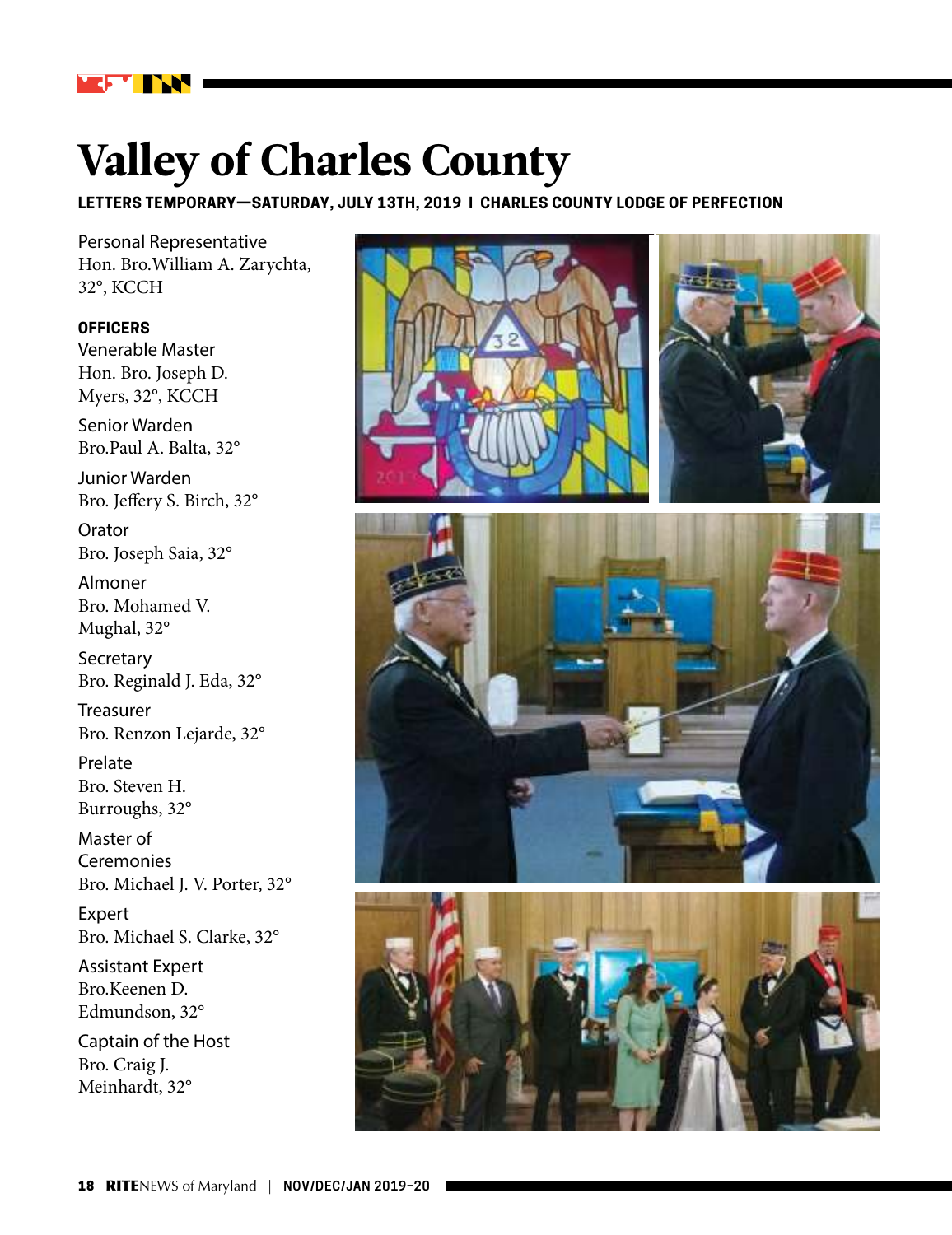



٠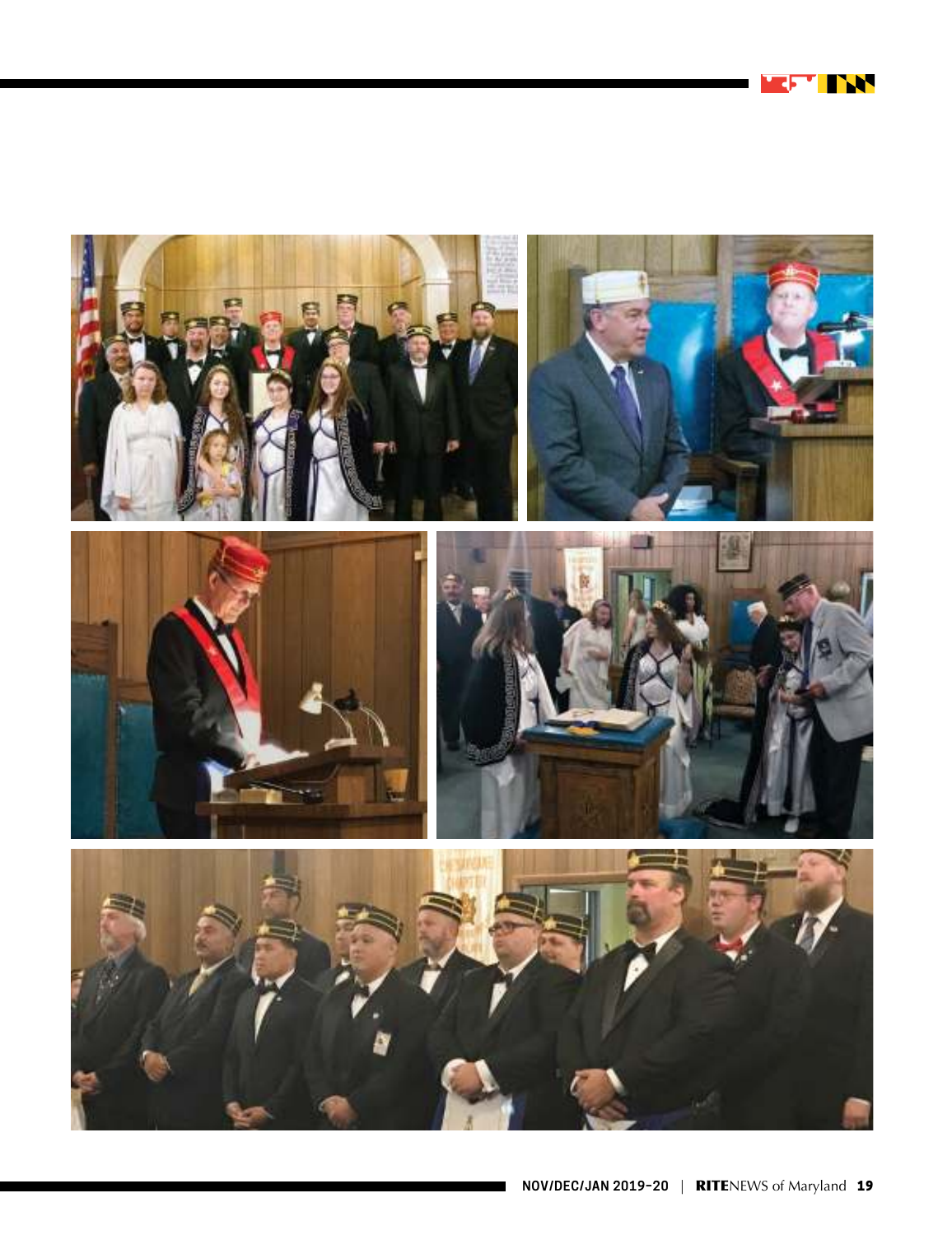

## The Matthew Cooke Manuscript c1450

**(ONE OF THE OLD CHARGES)**

**HANKS BE TO GOD, OUT**<br>glorious Father, the<br>founder and creator of<br>heaven and earth, and of all **HANKS BE TO GOD,** our glorious Father, the founder and creator of things that therein are, for that he has vouchsafed, of his glorious Godhead, to make so many things of manifold virtue for the use of mankind. For he made all things, to be subject and obedient to man. All things eatable of a wholesome nature he ordained for man's sustenance. And moreover, he hath given to man wit and the knowledge of divers things and handicrafts, by the which we may labour in this world, in order to therewith get our livelihood and fashion many objects, pleasant in the sight of God, to our own ease and profit. To rehearse all these matters here were too long in the writing or telling, I will therefore refrain; but I will nevertheless, tell you some; for instance, how and in what manner the Science of Geometry was first invented, and who were the founders both thereof and of several other crafts, as is declared in the Bible, and other histories. How and in what manner this worthy Science of Geometry took its rise, I will tell you, as I said before. You must know that there are seven liberal sciences, from which seven all other sciences

and crafts in the world sprung; but especially is Geometry the first cause of all the other sciences, whatsoever they be.

These seven sciences are as follows:

> The first, which is called the foundation of all science, is grammar, which teacheth to write and speak correctly.

The second is rhetoric, which teaches us to speak elegantly.

The third is dialectic, which teaches us to discern the true from the false, and it is usually called art or sophistry (logic).

The fourth is arithmetic, which instructs us in the science of numbers, to reckon, and to make accounts.

The fifth is Geometry, which teaches us all about mensuration, measures and weights, of all kinds of handicrafts.

The sixth is music, and that teaches the art of singing by notation for the voice, on the organ, trumpet, and harp, and of all things pertaining thereto.

The seventh is astronomy, which teaches us the course of the sun and of the moon and of the other stars and planets of heaven.

Our intent is to treat chiefly of the first foundation of Geometry and who were the founders thereof.

As I said before, there are seven liberal sciences, that is to say, seven sciences or crafts that are free in themselves, that which seven exist only through Geometry. And Geometry may be described as earth-mensuration, for Geometry is derived from geo, which is in Greek "earth", and metrona or "a measure". Thus, the word Geometry compounded and signifies the measure of the earth.

Marvel not because I said that all sciences exist only through the science of Geometry. For there is no art or handicraft wrought by man's hands that is not wrought by Geometry, which is a chief factor (notabulle cause) thereof. For if a man works with his hands, he employs some sort of tool, and there is no instrument of any material in this world which is not formed of some sort of earth (ore), and to earth it will return. And there is no instrument or tool to work with that has not some proportion, more or less. And proportion is measure, and the instrument or tool is earth. And Geometry is earth-mensuration, therefore, I affirm that all men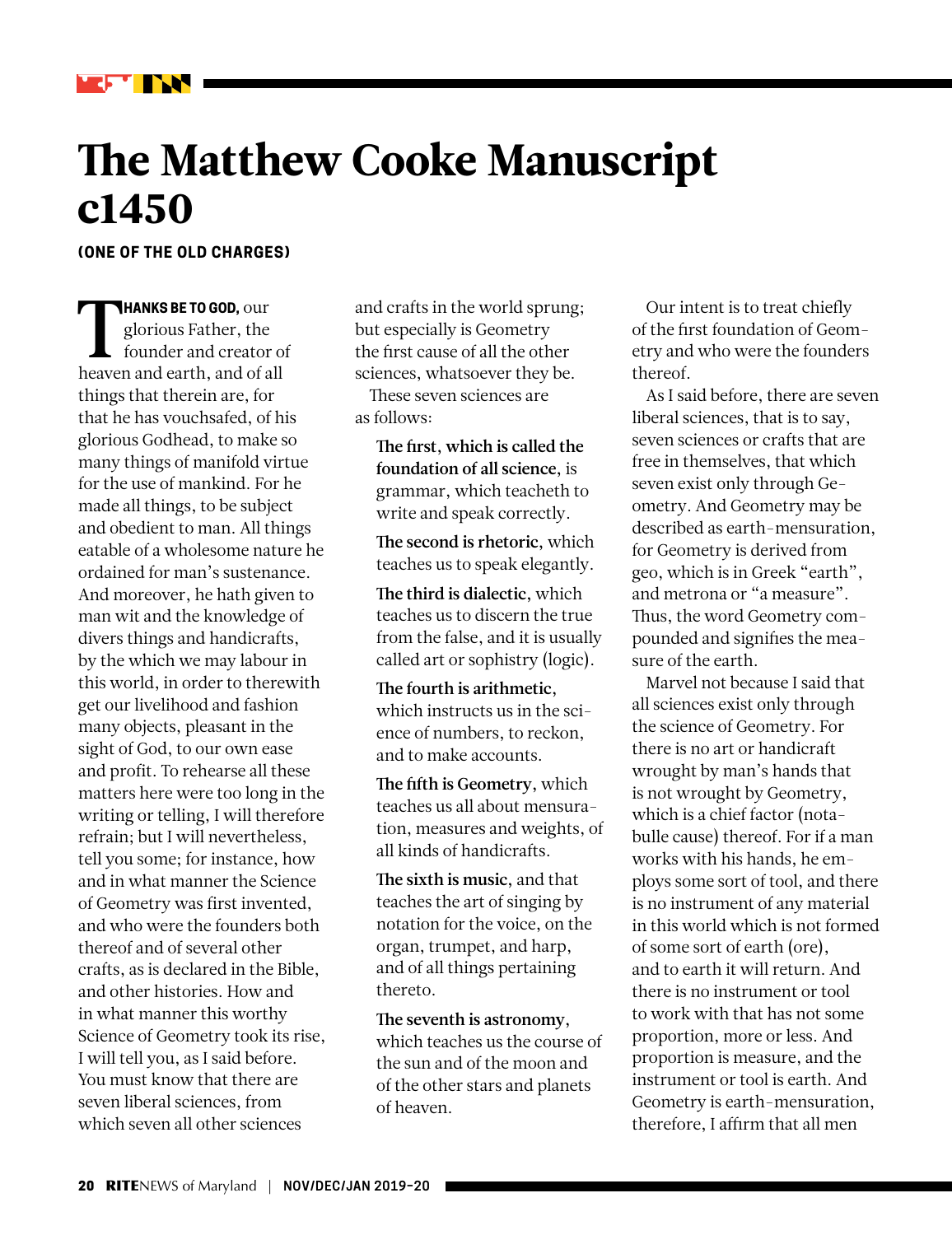

live by Geometry. For all men here to this world live by the labour of their hands.

Many more proofs could I give you that Geometry is the science by which all reasoning men live, but I refrain at this time because the writing of it were a long process.

And now, I will enter further into the matter. You must know that among all the crafts followed by man in this world, Masonry has the greatest renown and the largest share of this science of Geometry, as is stated in history, such as the Bible, and the Master of History," and in the Policronicon a well authenticated (or trustworthy) chronicle, and in the history called Beda De.

Imagine Mundi, and Isodorus Ethomolegiarum Methodius Episcopus & Martiris. And many others say that Masonry is the chief part of Geometry and so methinks it may well be said, for it was the first founded, as is stated in the Bible, in the first book of Genesis and the fourth chapter. And moreover all the learned authors above cited agree thereto. And some of them affirm it more openly and plainly, precisely as in Genesis in the Bible.

Before Noah's Flood by direct male descent from Adam in the seventh generation, there lived a man called Lamech who had two wives, called Adah and Zillah. By the first wife, Adah, he begat two sons, Jabal and Jubal. The elder son Jabal was the first man that ever discovered geometry and masonry, and he made houses,

and is called in the Bible the father of all men who dwell in tents or dwelling houses. And he was Cain's master mason and governor of the works when he built the city of Enoch, which was the first city ever made and was built by Cain, Adam's son, who gave it to his own son Enoch, and give the city the name of his son and called

## **THERE ARE SEVEN LIBERAL SCIENCES, THAT IS TO SAY, SEVEN SCIENCES OR CRAFTS THAT ARE FREE IN THEMSELVES, THAT WHICH SEVEN EXIST ONLY THROUGH GEOMETRY.**

it Enoch, and now it is known as Ephraim. And at that place was the Science of Geometry and Masonry first prosecuted and contrived as a science and as a handicraft. And so we may well say that it is the first cause and foundation of all crafts and sciences. And also this man Jabel was called the father of shepherds. The Master of History says, and Beda De Imagine Mundi and the Policronicon and many others more say, that he was the first that made partition of lands, in order that every man might

know his own land and labour thereon for himself. And also he divided flocks of sheep, that every man might know his own sheep, and so we may say that he was the inventor of that science.

And his brother Jubal or Tubal was the inventor of music and song, as Pythagoras states in

Polycronicon, and the same says Isodorous. In his Ethemolegiis in the 6th book he says that he was the first founder of music and song, and of the organ and trumpet; and he discovered that science by the sound of the weights of his brother's, Tubal-Cain's, hammers.

And of a truth, as the Bible says, that is to say, in the fourth Chapter of Genesis, Lamech begat by his other wife Zillah a son and a daughter, and their names Tubal Cain, that was the son, and the daughter was called Naamah. And according to the Policronicon, some men say that she was Noah's wife; but whether this be so or not, we will not affirm.

Ye must know that this son Tubal Cain was the founder of the smith's craft and of other handicrafts dealing with metals, such as iron, brass, gold and silver as some learned writers say; and his sister Naamah discovered the craft of weaving for before her time no cloth was woven, but they span yarn and knit it and made such clothing as they could. And as this woman Naamah invented the craft of weaving it was called woman's-craft.

#### *Continued in next issue*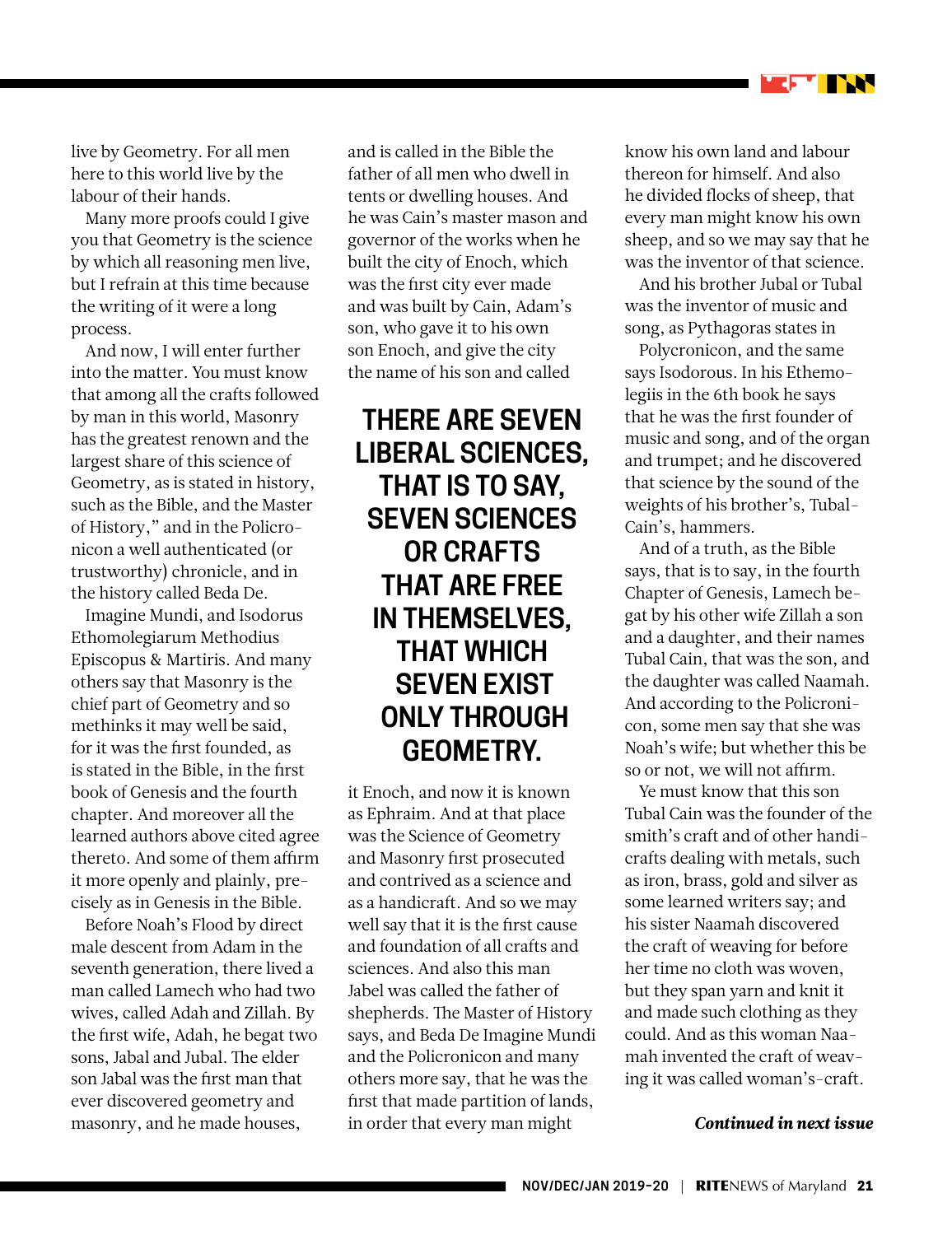

## Lobsterfest 2019

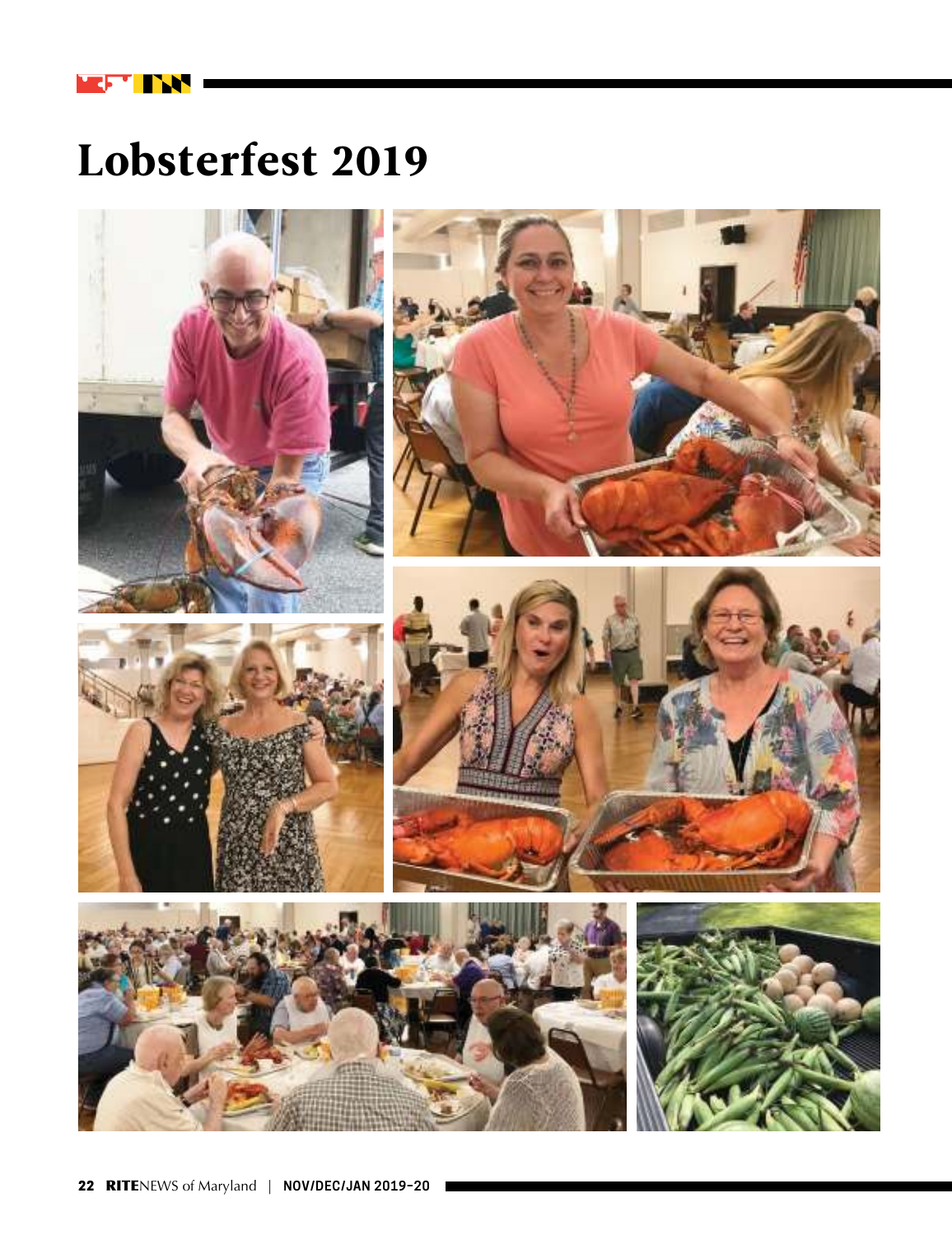*Sovereign Grand Inspector General in Maryland Marlin L. Mills and Lady Brenda Cordially Invite You to Attend Our*

## **ANNUAL SCOTTISH RITE CHRISTMAS SOIRÉE** *"A Chocolate Dream"*

SUNDAY, DECEMBER 15th, 2019 2:00PM UNTIL 5:00PM

Scottish Rite Masonic Center 3800 North Charles Street, Baltimore, Maryland 21218



*Featuring Christmas Music, a Walk through Bethlehem, Nativity, a Train Garden, Silky, Smooth, Delicious and Decadent Chocolates…* 

*Plus: Hot Cocoa Bar, Chocolate Fountains, Cookies, and Other Tasty Treats By Chef Tommy & Chef Patty Morris*

Families & Friends are invited | \$10 per Person, Children under 12 Free Please call the office to RSVP (410) 243-3200

**All donations for the Nativity and Train Garden go the Scottish Rite Charities.**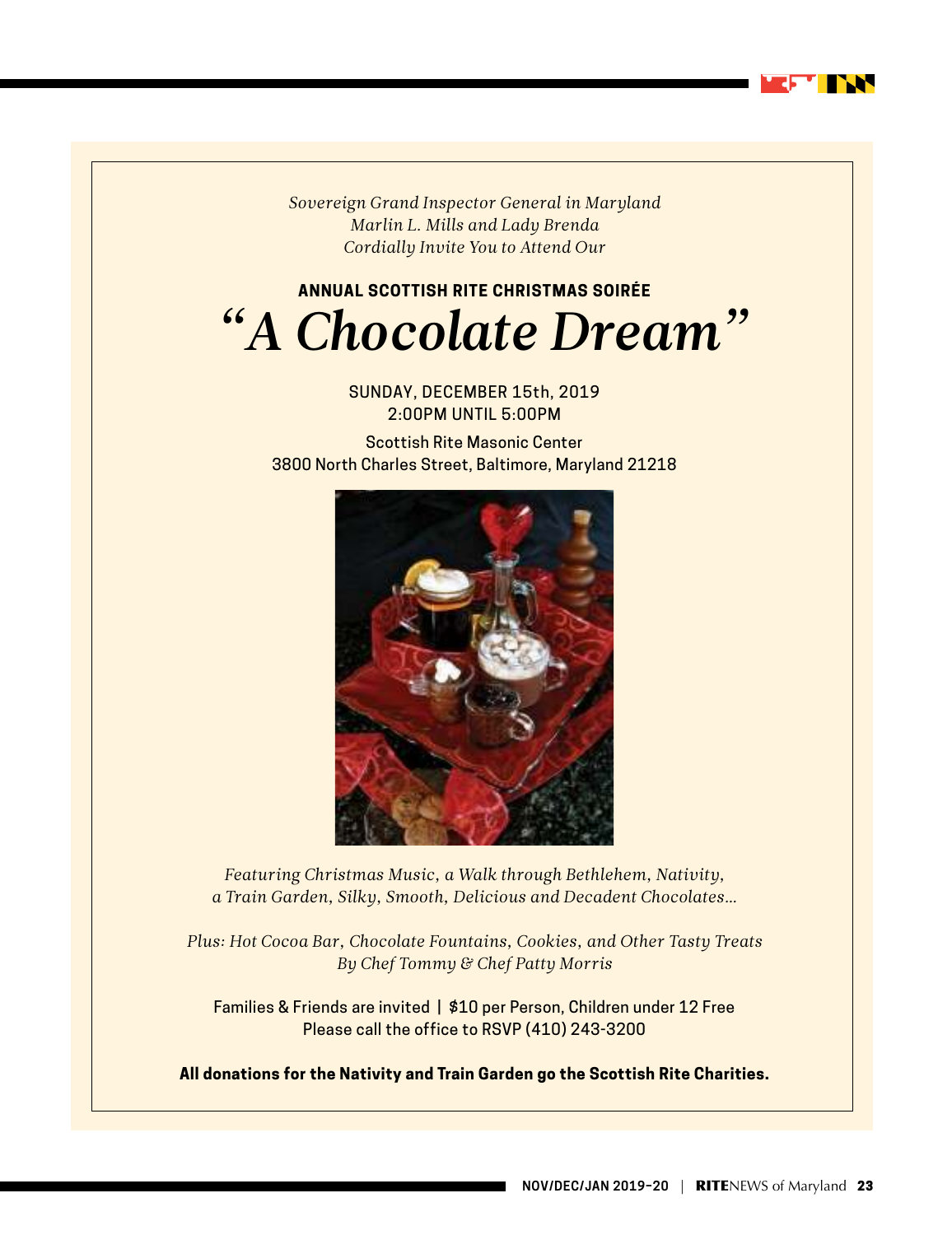## **Brothers** Called From Labor To Eternal Rest

Forwood S. McGibney, 32°

Joseph R. Mueller, 32°

Carey C. Campbell III, 32°

Albert W. Hammack, 32°

Earl W. Sulmonetti, 32°

James D. Shirley, 32°

David C. Clarke, 32°

Jon P. Galley, 32°

Samuel J. Crosby, Jr., 32°

William H. Gaddis, 32°

Alvin T. Jones, 32°

Clifford E. Keffer, 32°

Richard H. Patry, Jr., 32°

Jasper A. Snell, 32°

Ill. Norris E. Cartwright, Jr., 33°

Ill. Harvey L. Hogamier, 33°

Everette Q. Cook, 32°

William G. Gensler, 32°

Stephen L. Heffner, Jr., 32°

Vernon L. Pullen, 32°

Ill. Frederick J. Reitz, Sr., 33°

## Recent Charitable Contributions

**AS OF 08/29/2019**

### **RECENT CHARITABLE DONATIONS**

Keith and Andrea Nusinov E. Ray Leppo, Jr. Raymond E. Lewis, II Jesse and Hertha Adams Charitable Trust James and Harriet Hill Ralph L. Perry Barry C. Reusing **Wegmans** Frederick KSALA Estate of William E. Harris Hunt Valley Catering Cheryl Young Wedding 411 Oliver and Christa Strong Wayne C. Penley, Sr. Kunzler and Company,  $Inc.$ William G. Sizemore II Patricia L. Wroten Charles Hardin T. Scott Cushing, Sr. **Wockenfuss** Homemade Candies

### **TEMPLE DONATIONS**

Tommy Morris St. Cyprian Conclave, Red Cross of Constantine of MD Frederick KSALA Edward A. DeWaters III

### **IN MEMORY OF CONTRIBUTIONS**

In Memory of Gloria Horton, sister of Sharon Johnston by E. Ray Leppo, Jr.

In Memory of George Tivvis by Harold and Helen Saxton and Family

In Memory of Raymond V. Merkle by Glenn "Chip" Kleinbauer

In Memory of Edward Q. Cook by Glenn "Chip" Kleinbauer

In Memory of Frederick R. Reitz, Sr. by Glenn "Chip" Kleinbauer

In Memory of Philip F. Haxel, Sr. by Glenn "Chip" Kleinbauer

In Memory of Forwood S. McGibney by Marlin and Brenda Mills

- In Memory of James D. Shirley by Marlin and Brenda Mills
- In Memory of Norris E. Cartwright, Jr. by Marlin and Brenda Mills

In Memory of Everette Q. Cook by Marlin and Brenda Mills

In Memory of Frederick J. Reitz, Sr. by Marlin and Brenda Mills

In Memory of Frederick J. Reitz, Sr. by Ollie and Christa Strong

In Memory of Charles E. Winebrenner, Jr. by Teddy and Gail Barkley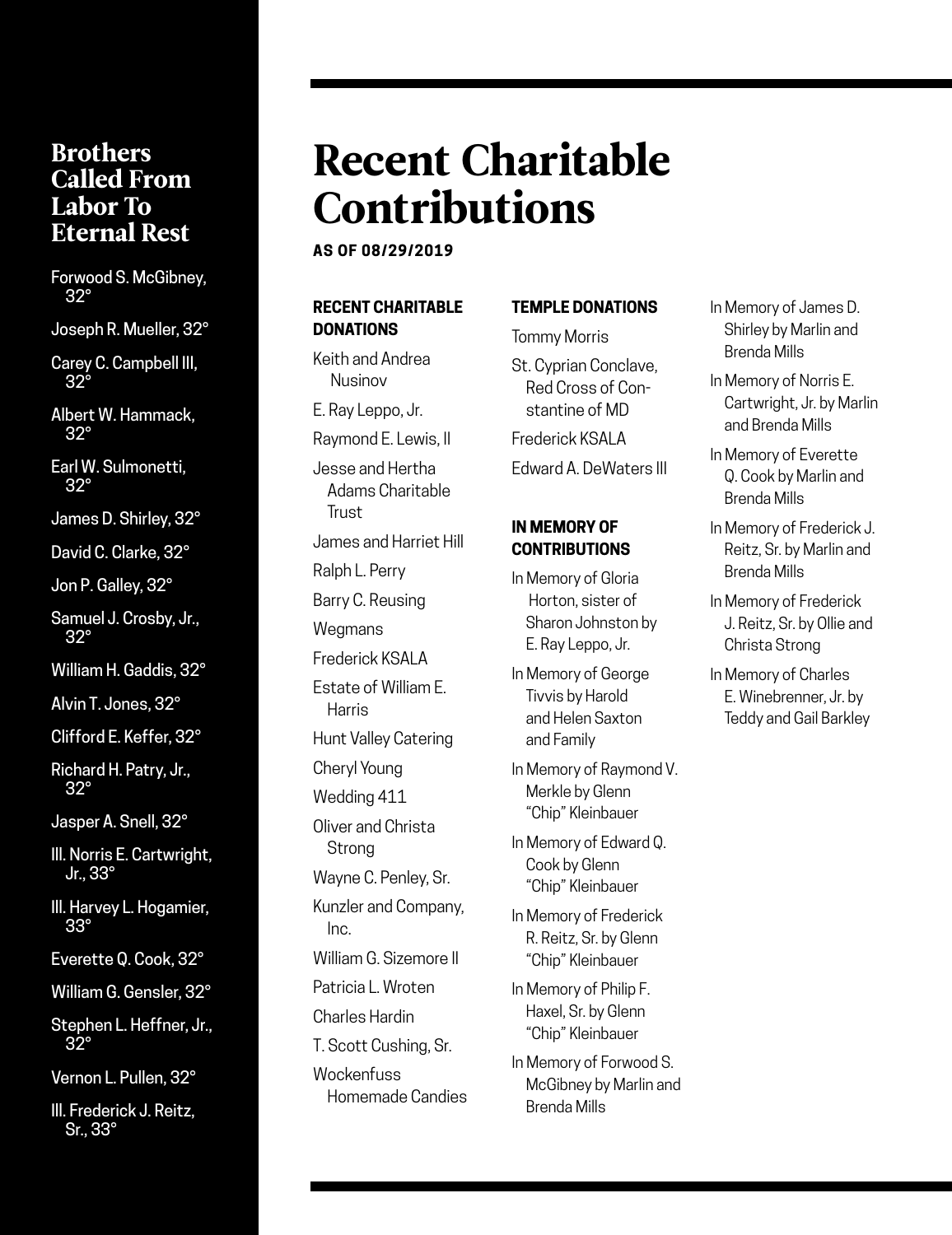

## The Clinic Corner

**BY: SARA SEMESKY, M.S. ED, CCC-SLP**



**GETINGS!** My name is<br>Sara Semesky and I am<br>become the Clinic Coordinator **REETINGS!** My name is Sara Semesky and I am pleased to have recently at the Hilgenberg Scottish Rite Childhood Speech and Language Center. I'm currently in my fourth year as a Speech-Language Pathologist at HASA and in my second year at The Scottish Rite. Additionally, I'm happy to introduce Hayley Boyle, our newest Speech-Language Pathologist who is a recent graduate of Loyola University and currently completing her Clinical Fellowship, a mentored professional experience necessary for all new clinicians. Hayley has a strong ability to connect not only with her clients but also with their families, which is a key element of successful therapy. Her energy and expertise make her a truly valuable asset to our team.

This fall, the clinicians of our center have been very busy, as we've continued to travel to local private schools to provide speech

and language screenings, evaluations, and therapy services. Serving in the school setting offers the opportunity to collaborate with teachers and support staff and enhance each student's communication skills. Additionally, students are able to practice their speech and language strategies in a familiar and functional environment. We also continue to treat many clients within the clinic, both during and after school hours.

We're so grateful to the Masons for providing a robust variety of testing and therapy materials to keep our clients motivated toward achieving their communication goals!

In late September, we hosted one of our biggest annual fundraisers, Basket Bingo. All who attended had a wonderful time, winning prizes, enjoying food and drinks, and getting to know our pathologists. We would like to thank everyone for their participation in this fantastic event and their

generous contributions to the Scottish Rite Charitable Fund. We're also looking forward to our annual Holiday Party in December! With crafts, refreshments, gifts, and even a visit from Santa, it's one of our most memorable events of the year.

As we continue through the winter season, we will work diligently to provide families with strategies to improve communication skills both in and out of the therapy setting. Here are some fun and easy ways to incorporate language skills into winter activities:

-Making hot chocolate, cookies, or even building a snowman can provide opportunities to practice *sequencing*  and *following directions*

-Dressing for cold weather can provide opportunities to learn *object functions* and *body part identification*

-Driving through your neighborhood to look at holiday lights and decorations can provide opportunities to discuss *descriptive concepts (color, size)* and *actions* 

The Hilgenberg Scottish Rite Childhood Speech and Language Center wish you a peaceful holiday season and thank you for your continued support in our mission to bring communication skills to the families we serve!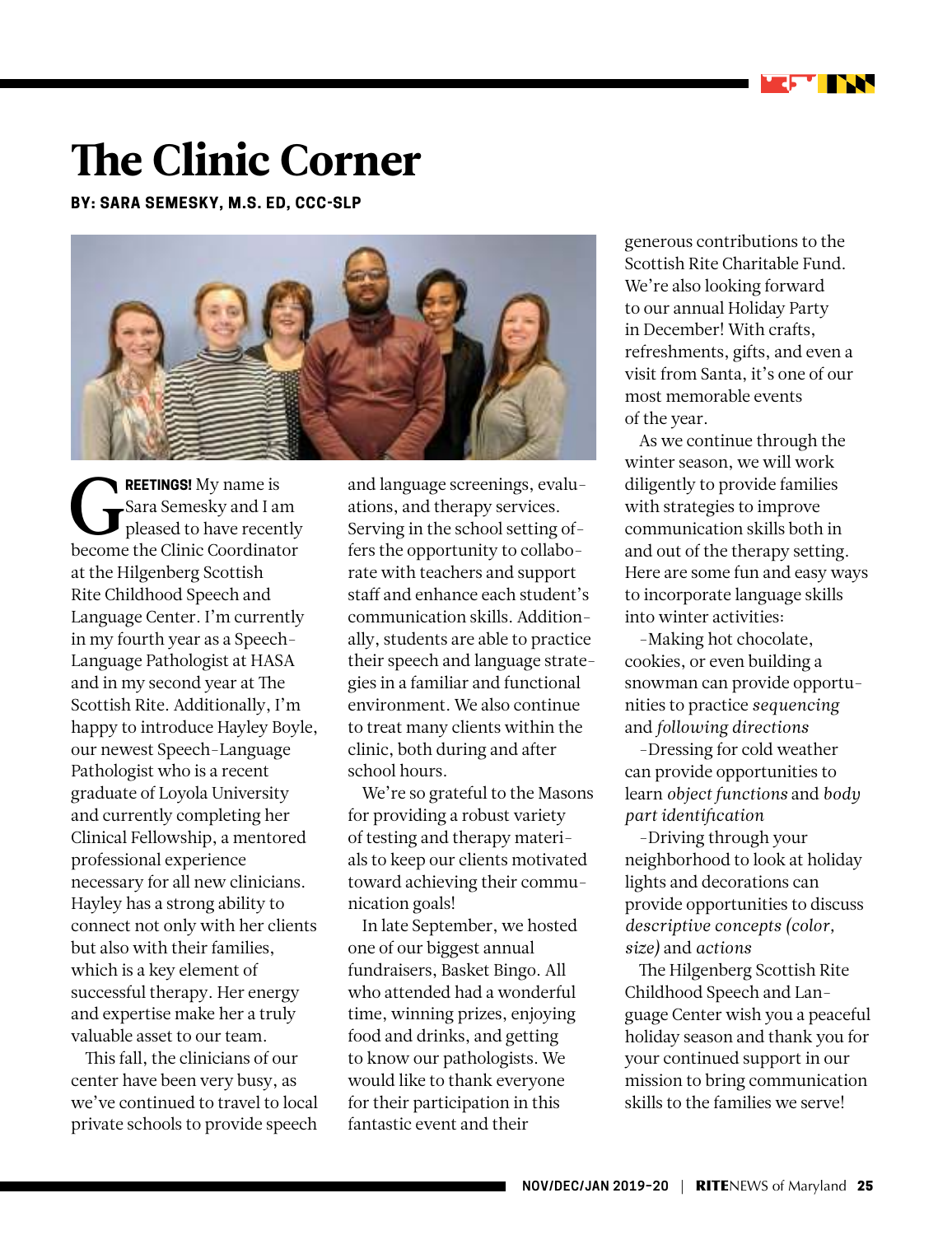#### **VEFTI INN**

## Supreme Council Biennial Session

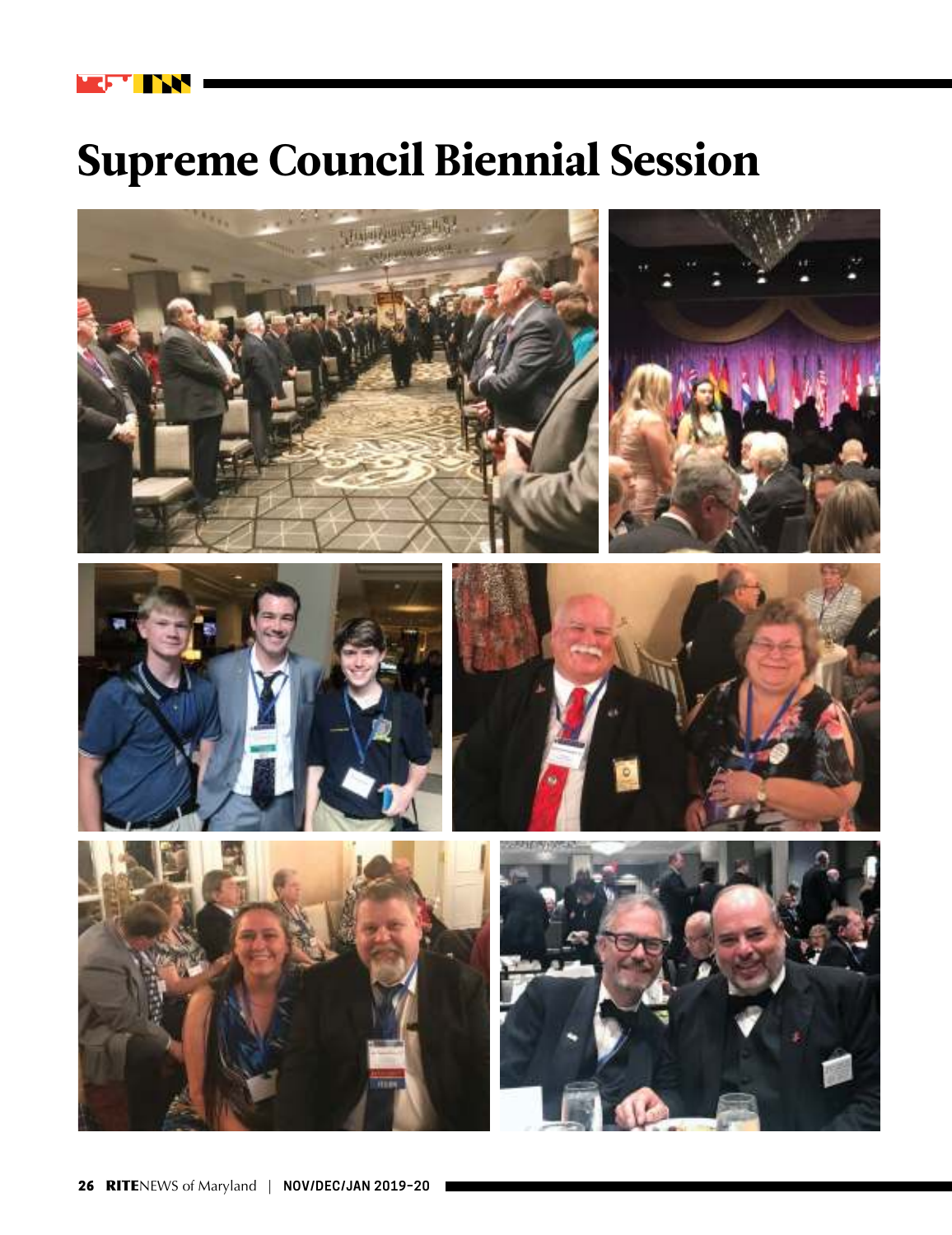



٠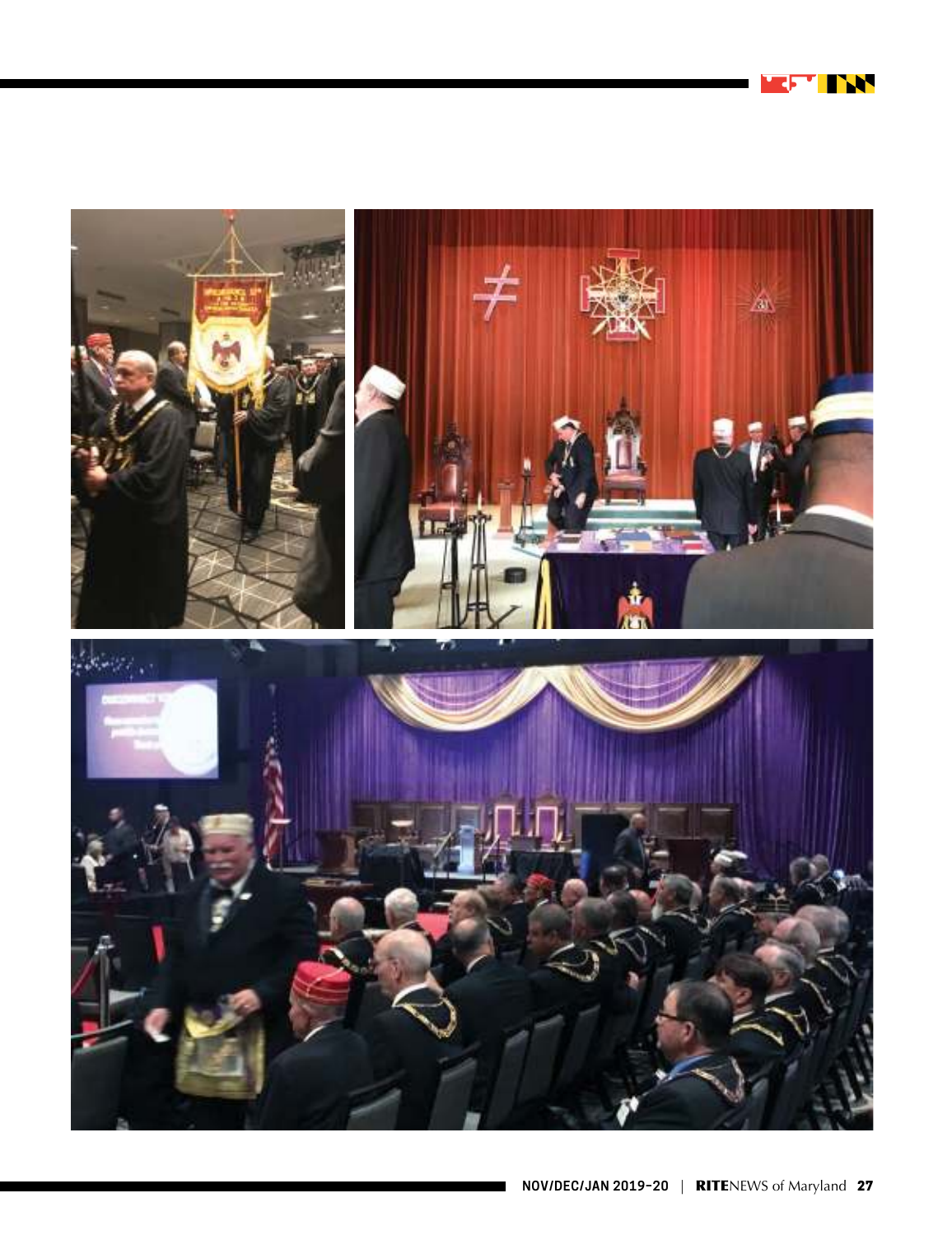

## Summer 2019 Photos



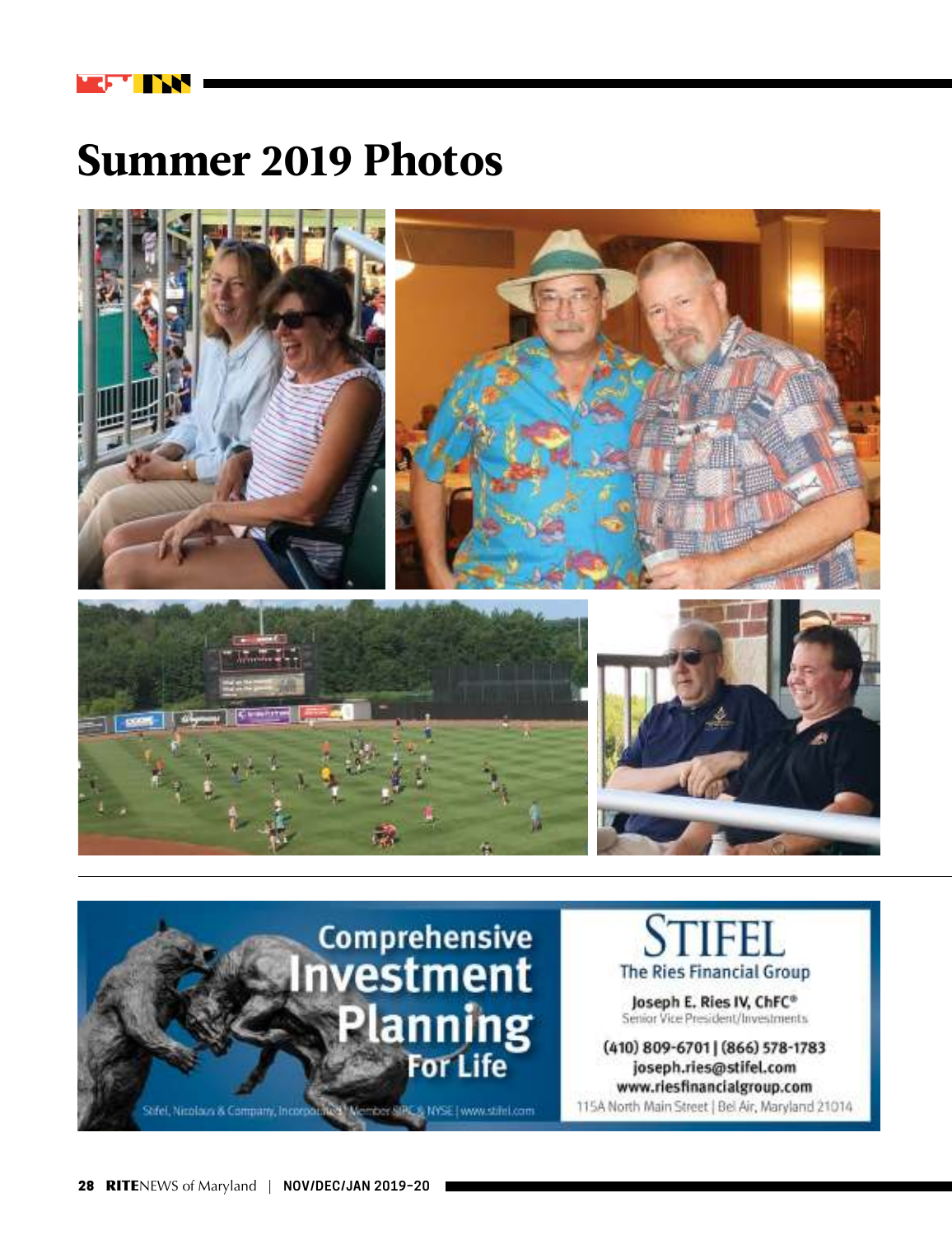



## **HOME** FOR THE CREATIVE AT HEART

**Let Your Inspiration Thrive at Carsins Run Artist Studio** Set to open in late 2021, Carsins Run at Eva Mar is Harford County's first and only Continuing Care Retirement Community featuring an unparalleled 60+ lifestyle in a park-like setting with resort-style amenities, activities and services as well as a continuum of care.

Sponsored by The Presbyterian Home of Maryland. The development of Carsins Run at Eva Mar as a CCRC is subject to the approval of the Maryland Department of Aging. 旦

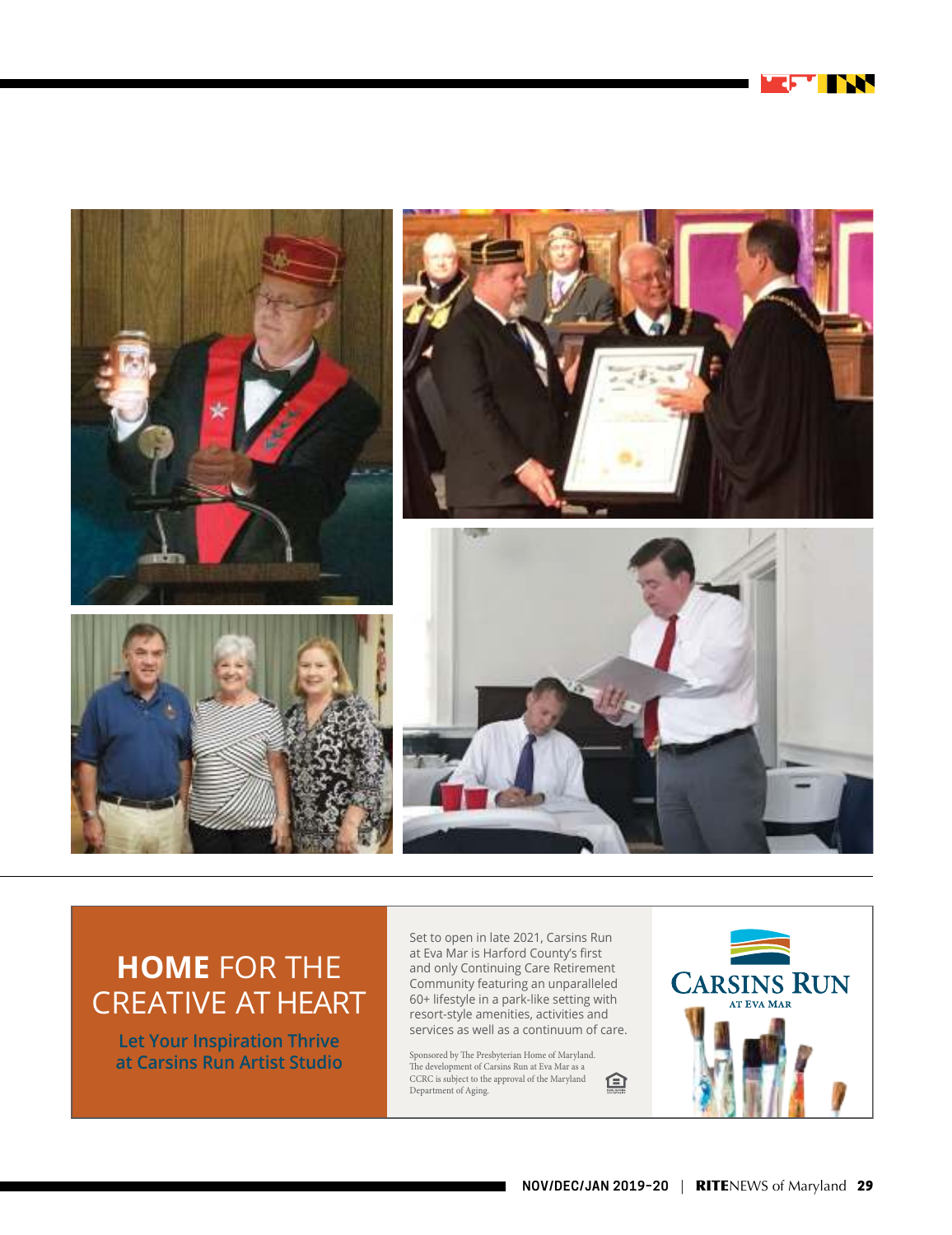### EFI INN

## *Short Talk Bulletin*  Masonic Maturity

**VOL. LVII NO. 1 — JANUARY 1979**

*The following is an excerpt from a speech delivered to Pyramid Lodge No. 869, Vilseck, Germany, by Dr. (med) Hugo Thomas, Past Grand Master, American-Canadian Grand Lodge, within the United Grand Lodges of German Freemasons, on September 21, 1978.* 

……… our Masonic achievements do not end here, for out of this service comes a sense of personal fulfillment, fine fellowship, and mutual endeavor that improves and strengthens both leaders and workers. Here in the Craft, we build character in men. We make men better and thus build a better world. It is a goal and a challenge for all to share - family, friends, members, officers. Let each of us at every Election and Installation of Officers express gratitude for the accomplishments of past officers, accept the leadership of the new Brethren, and assume the full responsibility of our important role in Freemasonry.

In unity and solidarity, let's continue the great work of Masonry, exemplify the principles we so heartily endorse, and do our utmost to promote the growth of our order in numbers and caliber, so it exerts its influence long after our own years

on earth have ceased. Make it be true that Masonry "has grown in the years fulfilling-the highest hopes and inspirations of its early Brothers." Let us do our work in the new Masonic Year to "stand the test of time." We need builders, not joiners; crewmen, not passengers; and the program of the Lodge should be so arranged that all Brothers are attracted to our meetings and given a chance to actively participate in and push forward our real objectives. We need the skill of them all, but do not expect perfection in a man just because he is a Mason. If you do, you will be disappointed. Masonry makes men better, but no human agency makes them perfect. If he is a Mason, you have a right to presume he is a fairly good man, but do not condemn the Institution, even if a few Masons turn out bad. Even the great Teacher himself had a Judas. Our aim and purpose are to receive good men, keep them good, and make them better. Judge the Order not by a few failures but by the average of its successes. The average is high and gives standards to its members, but it cannot be an infallible guide. Each of us must be a working and acting instrument within our society of Brothers, which will enable us so to live, that men might better understand who we are and whom we serve. Masonry can form us into a stronghold and landmark for goodness and nobility in the middle of evil and enlighten us to show the way out of darkness. It can and does serve as a peaceful pacemaker in the midst of turbulence, a magnetic force influencing mankind by its pure principles. In our profession as Masons, we must have the boldness to speak and act as such. It should be so obvious from the things we say and do that we have been inspired "with the symbolic purity and perfection of our institution." Our responsiveness to these noble gifts should be with humble gratitude, but also a willingness to achieve perfection in our weakness and to regulate our lives accordingly. Paraphrasing Brother Goethe: "Only he deserves his Freedom, his Life, and his Light, who daily earns it anew." Truly, only in this manner may we grow in knowledge, faith, and contemplation; in understanding and experience; in hope and charity; in brotherly love and the boundless joy of eternal salvation through Light in Masonry.

Our daily work in Freemasonry should be distinguished by enthusiasm and excellence. We are obligated to minister each according to the best of his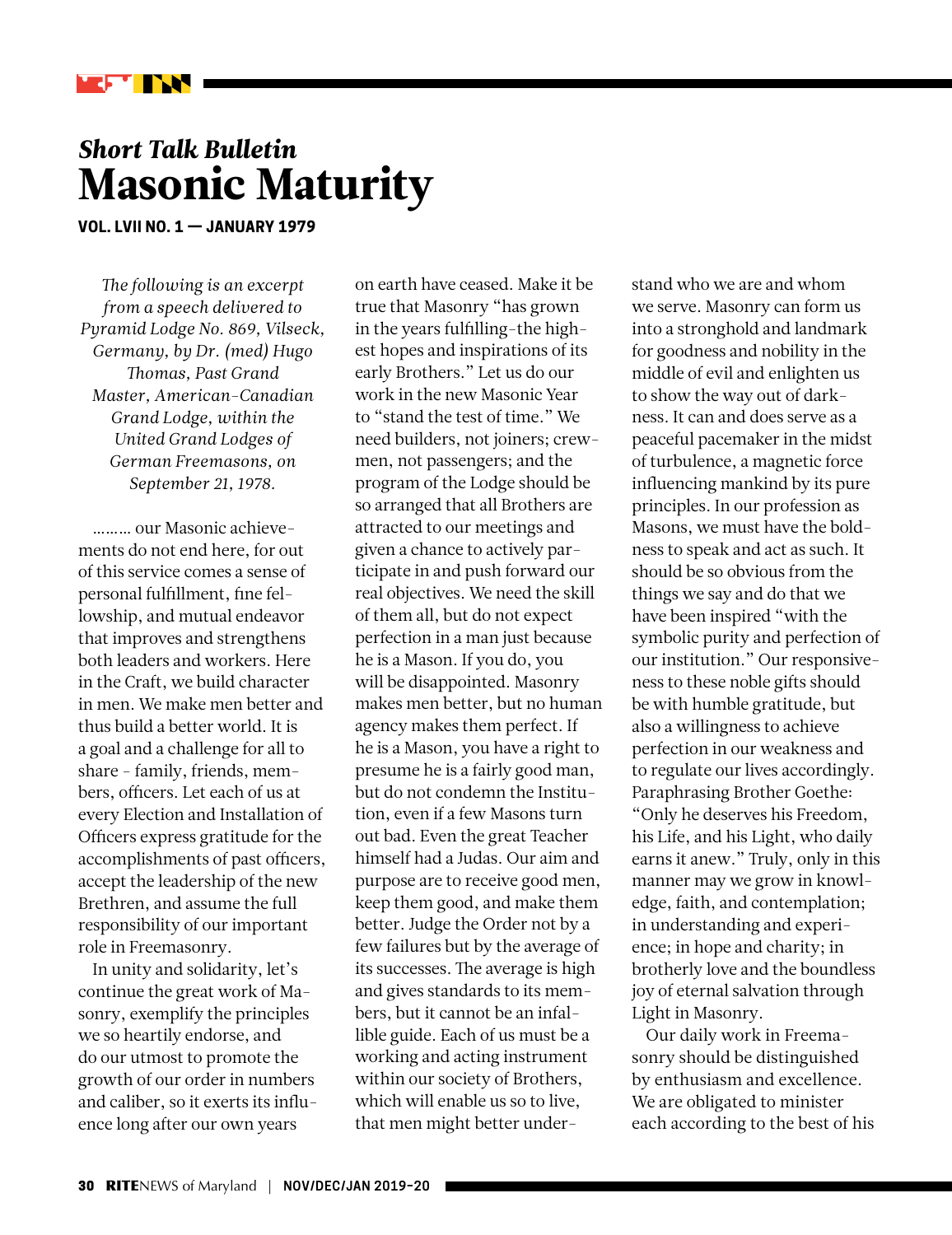

ability; while we "volunteer" our daily services, we are simultaneously "drafted" by those same obligations, and solemnly charged to preserve the purity of the Fraternity unsullied. We are forever reminded and encouraged in doing so by the writer of Ecclesiastes: "Whatsoever thy hand finds to do, do it with thy might. Unto whomsoever much is given, of him shall much be required." This is true of all tasks assigned to us, minor or important: that we be true and faithful custodians of our Masonic heritage. When we combine fidelity with faith, we know we shall succeed, and only then can we truly hope the LORD will bless our decisions and actions.

When thus spiritually prepared, I believe I can truthfully state, that Germans, Americans or Canadians or any other nationality should not be elected Master of a Lodge or to any Lodge Office.

We are summoned to elect only Free and Accepted Masons.

If we distinguish in any other way how we select our leaders, on Lodge or Grand Lodge level, we violate the teachings of the LEVEL ... In Lodge all men are equal, and in the sacred walls of the Temple we are constantly reminded to forget the division or existence of different creeds, professions, or nationalities.

I believe that the attainment of Master of a Lodge is not and was never the ultimate goal of our great Order. Our great purpose

and objective is to seek admission into a Lodge and become as great a Mason as humanly possible, to receive Light, more Light and further Light, allowing the Mystic Tie to weave its wonderful message into our lives. I even sometimes think, there are certain advantages to keeping in office for more than one year that rare Master or officer who has been touched with the tender message of Masonry and who has those qualities of administration and leadership so badly needed for all wellgoverned organizations.

## **IN OUR PROFESSION AS MASONS, WE MUST HAVE THE BOLDNESS TO SPEAK AND ACT AS SUCH.**

The purpose of Masonry is to bring men from darkness to Light. Therefore, may we set aside the quest for any single honor of office and search for more Light in Masonry. So, if we can find this great Light through capable leadership through a Brother, especially gifted, - who loses? Certainly not a seeking Brother or a Lodge. The office must and should seek the man; not the man, the office. It really only matters that our leaders be Masons capable of leading and

will never promote their own advancement to any office other than that highest of all offices- serving his Brothers!

………Quality of character automatically makes the possessor a leader by virtue of his example. Masonry's task is to produce that quality. Further acclaim and prominence are not Masonry's objective, though we take satisfaction when these things come to a Brother who merits them. Our prayer then is that he will always be a Mason in the most profound sense.

Masonic leadership, as I understand it, means consistently exercising those qualities which are inculcated in our lectures, so that each Mason is an example for good wherever he goes; leadership through example and with truth.

I have no doubts that this Masonic maturity will continue to be the guideline of all Masters who govern this good Lodge.

………Brother William Preston expressed it well: "Virtue is true nobility, and Wisdom is the channel by which it is directed and conveyed. Wisdom with humility and virtue alone distinguish Masons."

May our Heavenly Father bless your lives in the same bountiful measure in which He has blessed ours and may He supply your every need. And late, very late in life, you may be transmitted from the fading honors of an earthly Lodge to the mansion prepared for the faithful, in another and a better world.